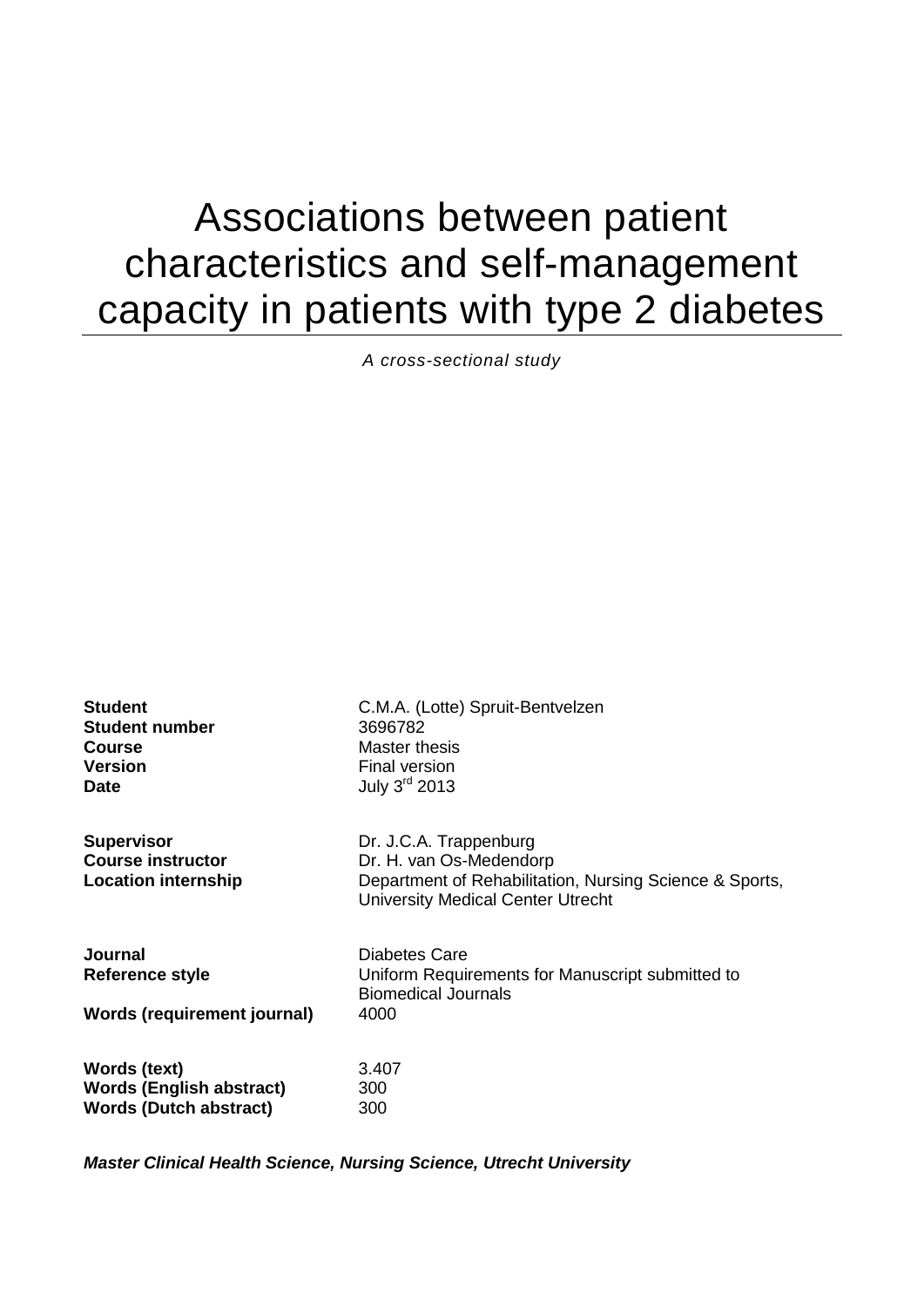#### **1. Introduction**

Diabetes mellitus is a worldwide public health problem, with 347 million patients in 2012 (1). Diabetes is projected to become the seventh cause of death in the world by the year 2030 (1). Type 2 diabetes (DM-II) accounts for around 90% of all diabetes and results from the body's ineffective use of insulin (1). Since DM-II cannot be cured, increasing importance is given to focus the treatment on enhancing glycemic control, which has shown to reduce diabetes-related complications, such as cardiovascular disorders, blindness, renal failure, and amputations (2, 3).

Since DM-II is a chronic illness, patients need to self-manage their disease on a day-to-day basis (4). Self-management is the individual's ability to manage symptoms, treatment, physical and psychosocial consequences and life style changes inherent in living with a chronic condition (5). Effective self-management requires a high level of control on the part of the patient, deliberate decision making and problem solving, and some autonomy with respect to adjusting the necessary regimen (6). Patients with the skills, knowledge, and motivation to participate as effective selfmanagers are referred to as 'activated patients'. Higher patient activation levels are associated with better diabetes self-management (7). Therefore, in previous research, measures of patient activation were used to determine levels of self-management capacity (8).

In the Netherlands, most diabetes care is provided in general practices (9), involving both General Practitioners (GPs) and practice nurses for diabetes (10). In 2008, 72% of all Dutch diabetics received care from a practice nurse, a substantial growth compared to preceding years (11). For nurses in a primary care setting, activating patients in becoming effective and informed selfmanagers is an essential element of high quality chronic illness care (12). Self-management support can result in physical and psychological patient benefits, and in some cases reduce their dependence on service use (13). However, it is likely that certain patients only need some selfmanagement assistance in controlling their disease, while others only benefit from more intense self-management support (14).

Although customizing support to an individual's characteristics and situation could increase the likelihood of sustained self-management (15), in daily practice this is too time-consuming. Therefore, identifying which subgroups of patients, based on patient and disease characteristics, need special attention regarding self-management could be of great value for nurses in targeting support. In previous research younger, higher educated, and healthier participants were found to be better self-managers (16). Diabetes self-management capacity was also positively associated with social support (6, 17, 18), illness perception (19), and quality of life (20) and negatively associated with anxiety (21) and depression (4, 22). However, these findings were never combined in one study to identify key variables.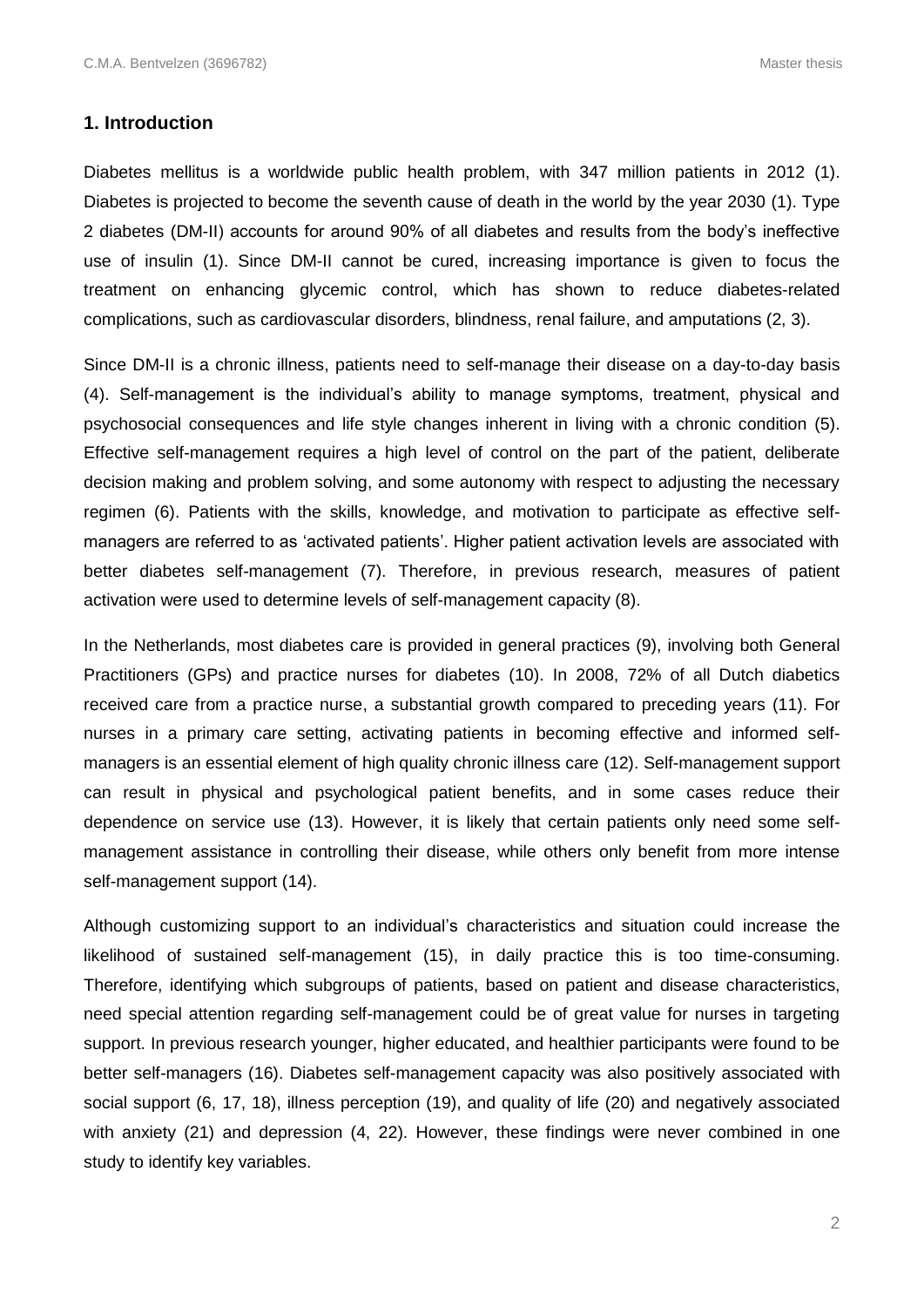## **2. Problem statement, Aim and Research Questions**

#### **Problem statement**

Earlier research focused on a limited set of patient and disease specific characteristics related to self-management capacity, each paper identifying one or a few characteristics at most. However, in order to identify which subgroups of patients need more intense self-management support, multiple characteristics that have shown associations with self-management capacity, should be combined to expose key determinants. Secondly, determining the distribution of self-management capacity levels in patients with DM-II is needed to gain insight into the size of these subgroups of poor selfmanagers.

#### **Aim**

The aim of this study was to identify which key patient and disease characteristics are associated with (poor) self-management capacity in patients with DM-II and to determine the distribution of selfmanagement capacity levels, to enhance targeting self-management support.

#### **Research questions**

- 1. Which patient and disease characteristics are associated with self-management capacity in adult patients with DM-II?
- 2. What is the distribution of self-management capacity levels in patients with DM-II?
- 3. Which patient and disease characteristics increase the risk of being a poor self-manager?

## **3. Method**

#### **Study design**

A quantitative, observational, explorative, cross-sectional study was carried out, as this is the best design to describe relationships between diabetes self-management and patient characteristics at a fixed point in time (23). Data were collected through questionnaires and chart review.

#### **Setting**

Patients with DM-II were recruited from two primary health clinics with a total of six GPs. Patients were selected by their own GP through their electronic database in January and February 2013. All selected patients received an envelope including an invitational letter to participate in the study, on behalf of their GP, study information, an informed consent form, the questionnaire, and a preaddressed return envelope from the researcher. Patients were asked to return the signed informed consent form and the completed questionnaire. By signing the informed consent form, patients gave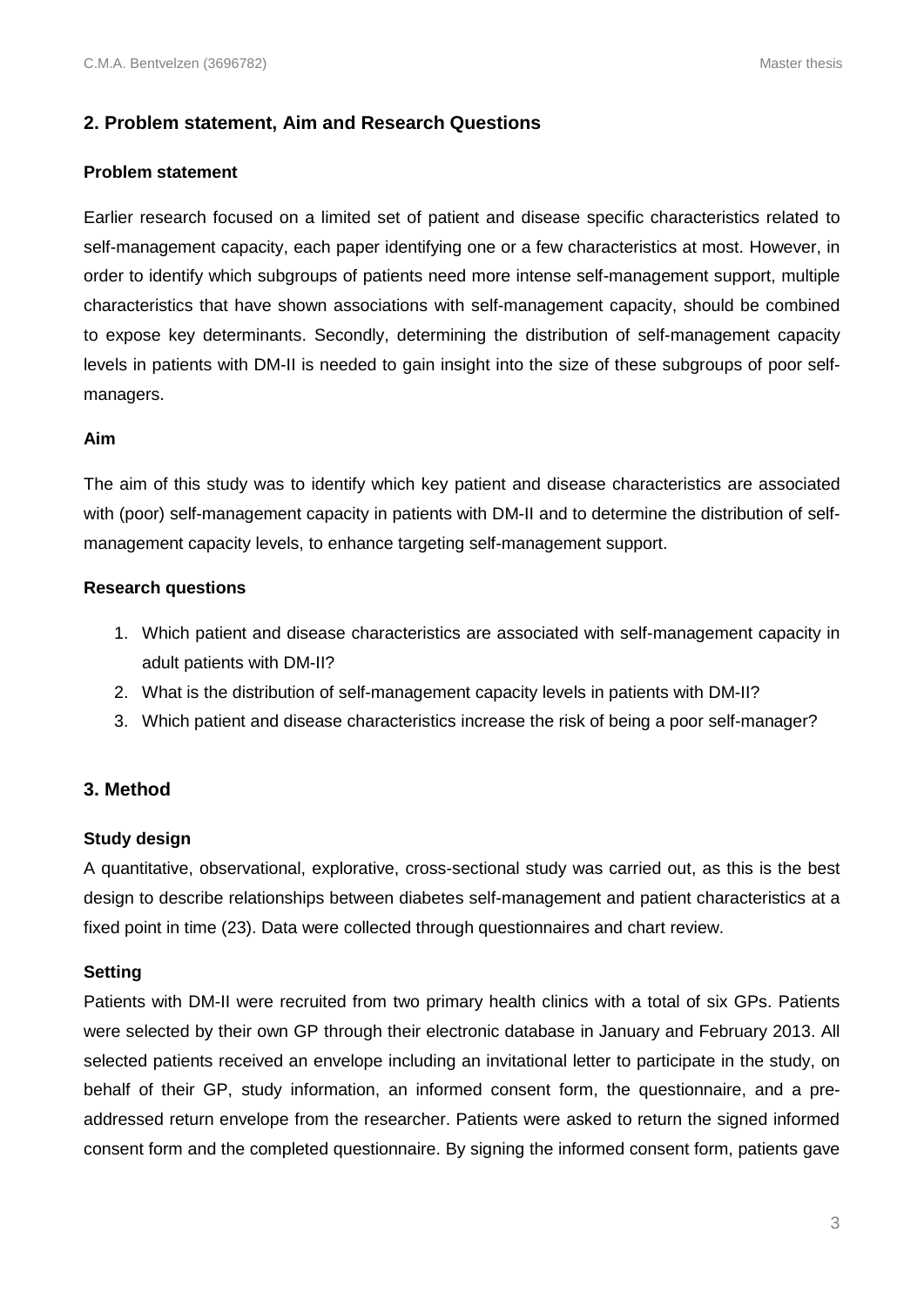permission for chart review, of which the extent was explained in the study information. Three weeks after the first mailing, a reminder questionnaire was mailed in case of non-response (23).

#### **Participants**

The study included adult patients with a clinical diagnosis of DM-II (fasting plasma glucose  $>=7.0$ mmol/l or 2h plasma glucose >=11.1 mmol/l). Exclusion criteria included severe cognitive impairment (e.g. a reported Mini-Mental State Examination below 22 points (24)), non-Dutch speaking, and terminal illness from any cause (life expectancy of less than three months), at the GP's discretion.

#### **Study variables**

#### Dependent variable

The dependent variable of the study was the level of self-management capacity, which was measured as 'patient activation' with the Patient Activation Measure (PAM-13). The PAM is a 13-item, interval-level, one-dimensional scale, assessing patient self-reported knowledge, skills and confidence for self-management of one's chronic condition (12, 25). It classifies respondents into four activation levels (26). The total score ranges from  $0 - 100$ , with level one being the lowest (score ≤ 47.0), and level four being the highest (score ≥ 67.1), dividing level two and three at 55.1 (8, 26). In this study, level one is considered poor activation. A higher score on the PAM is positively associated with self-management (16). The PAM-13 is translated into Dutch and found to be reliable to measure patient activation. The level of internal consistency is good (α=0.88), inter-item correlations are moderate to strong ( $r=0.46 - 0.66$ ). The test-retest reliability was moderate ( $r=0.47$ ) (16). The measure maintains precision across different demographic and health care groups, including chronically ill patients (12, 16).

#### Independent variables

#### *Demographic variables*

This study includes the following demographic variables: gender, age, Body Mass Index (BMI), living situation, education, working status, self-reported financial situation, ethnicity, and smoking status, collected through self-report.

#### *Self reported health status*

Self-reported health status was measured using the Short Form-12 (SF-12), the shorter alternative to the SF-36, which measures physical and mental health status by means of two summary scores: a physical component summary (PCS) and mental component summary (MCS) (27). It contains 12 items from the SF-36, including one or two items from each of the eight SF-36 subscales (28). A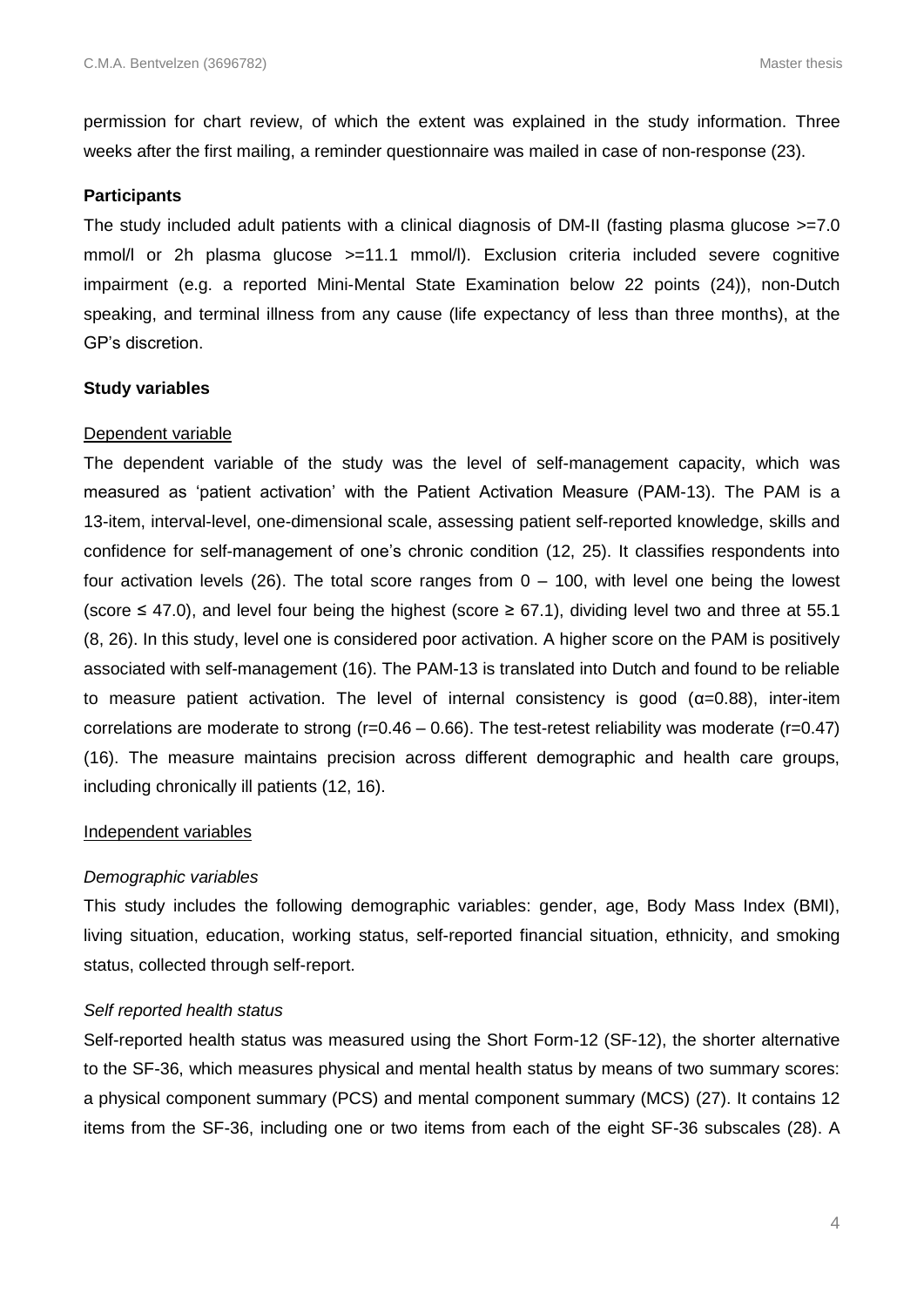zero score indicates the lowest level of health and 100 the highest. Use of the SF-12 as a shorter version of the SF-36 in Dutch studies is supported (27).

#### *Depression and anxiety*

To measure the possible presence of anxiety and depressive states, the Hospital Anxiety and Depression Scale (HADS) was used (29). The 14-item self-report screening scale is divided into two 7-item subscales: one for anxiety and one for depression (29). Each item scores from  $0 - 3$ , with a total score of 0 – 21 per subscale. A score >10 indicates anxiety or depression (30). In a validation study in different groups of Dutch subjects, the HADS showed a stable dimensional structure and reliability across medical settings and age groups, including general practice patients (31).

#### *Illness Perception*

The Brief Illness Perception Questionnaire (B-IPQ), a 9-item scale, was used to measure illness perception (32). Five items assess cognitive illness representations: consequences, timeline, personal control, treatment control, and identity. Two items assess emotional representations: concern and emotions. One item assesses illness comprehensibility and one open-ended response item assesses causal representation. All of the items, except the causal question, are rated on an 0 – 10 scale (32). A lower score indicates a more positive illness perception. The Dutch version of the B-IPQ (Brief IPQ-DLV) showed face and content validity, and moderate to good reliability (33).

#### *Social Support*

Social support was measured using the Multidimensional Scale of Perceived Social Support (MSPSS), a 12-item scale measuring perceived social support from Family, Friends, and a Significant Other (34). Each item is scored on a scale from  $1 - 7$ , with a possible total range of 12 – 84. The higher the sum of the 12 items, the higher the level of social support. The validity and reliability of the Dutch version were confirmed (35).

#### *Disease specific data from the patient's file*

Disease specific data, collected by chart review, included duration of the disease (in years), most recent HbA<sub>1</sub>C, type of medication, diabetic complications (diabetic retinopathy, neuropathy, nephropathy, and diabetic ulcers), and co-morbidity (number of chronic illnesses).

#### **Sample size**

It is indicated that 20:1 is a desirable ratio of participants to parameters in linear regression analysis, but 10:1 is more realistic (36). With the 20 parameters of this study, a sample size of 200 was needed. However, for logistic regression analysis a 20:1 ratio was required (37). Therefore, with an expected response-rate of 40% (23) and almost 800 diabetics, all eligible patients of the general practices were to receive the questionnaire.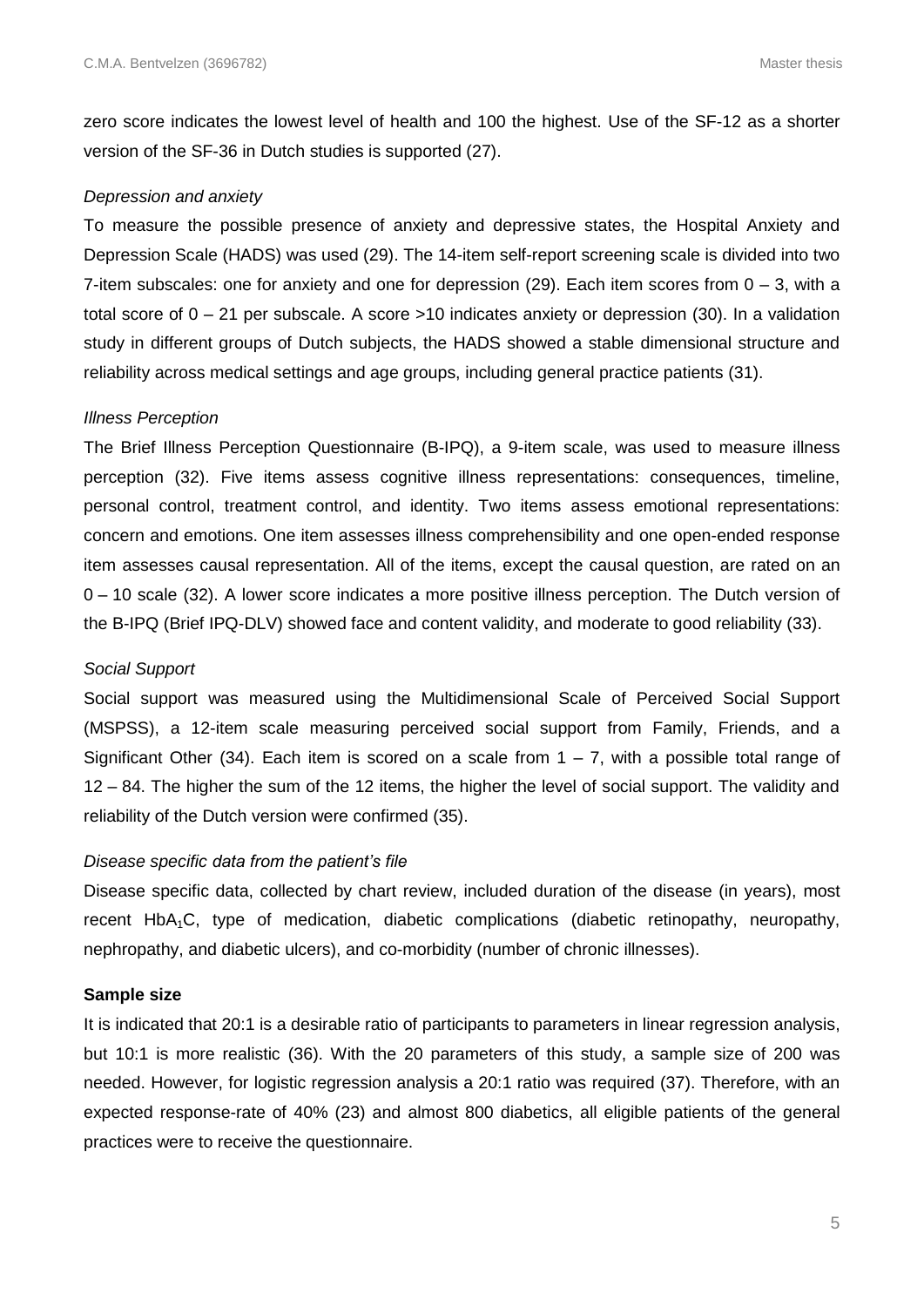#### **Statistical analysis**

All data were analysed using Statistical Package for the Social Sciences (SPSS), version 21.0. Missing values within questionnaires were dealt with according to the guidelines. Since the final dataset contained <2% missing values, missing cases were excluded listwise in analysis (38). Frequencies, percents, range, means and standard deviations (SD) were used to describe baseline characteristics and to establish the distribution of levels of self-management capacity. A scatterplot and correlation-matrix were made of all continuous variables to confirm linearity and detect outliers and multicollinearity. Histograms for the residuals and normal probability plots were produced to review the distributions of the variables. Dummy-variables were created to deal with categorical variables.

Due to the presence of categorical variables, associations were established using linear regression analysis between activation and each variable (p≤0.05) (23). The β and p-values were reported. Multiple linear regression analyses were conducted with all significant variables (p≤0.05) to model the relationship between characteristics and activation, using the Enter-method, eliminating variables one by one if p≥0.1, to increase transparency of the elimination process. Dummy-variables were added in blocks. The model summary was reported including β and p-values. Then, logistic regression analyses were conducted in a similar way, but with level one (poor) activation as dependent variable and all other variables as independent variables to establish which characteristics increased the likelihood of being a poor self-manager.

#### **Ethical considerations**

All data were dealt with anonymously. The study was approved by the Medical Research Ethics Committee of the University Medical Center Utrecht.

#### **4. Results**

A total of 772 patients met the inclusion criteria and received the questionnaire. Of these, 454 patients (58.8%) returned a filled in questionnaire of which ten did not include a signed informed consent form, even after a reminder was sent. Therefore, 444 (57.5%) patients were eligible for analysis (Figure 1). No characteristics were known from non-responders.

#### **Sample characteristics**

Table 1 shows the baseline characteristics of the included patients. Participants had a mean age of 68 years (±10.8, range 28 – 92 years), 56% was male. Mean duration of their disease was 6.7 years (±4.4). In general, participants suffered from mild diabetes, since most patients used no (46%) or oral (38%) medication and had no diabetes related complications (88%). Half of the participants suffered from at least one co-morbidity. The majority of the patients were retired (60%), living with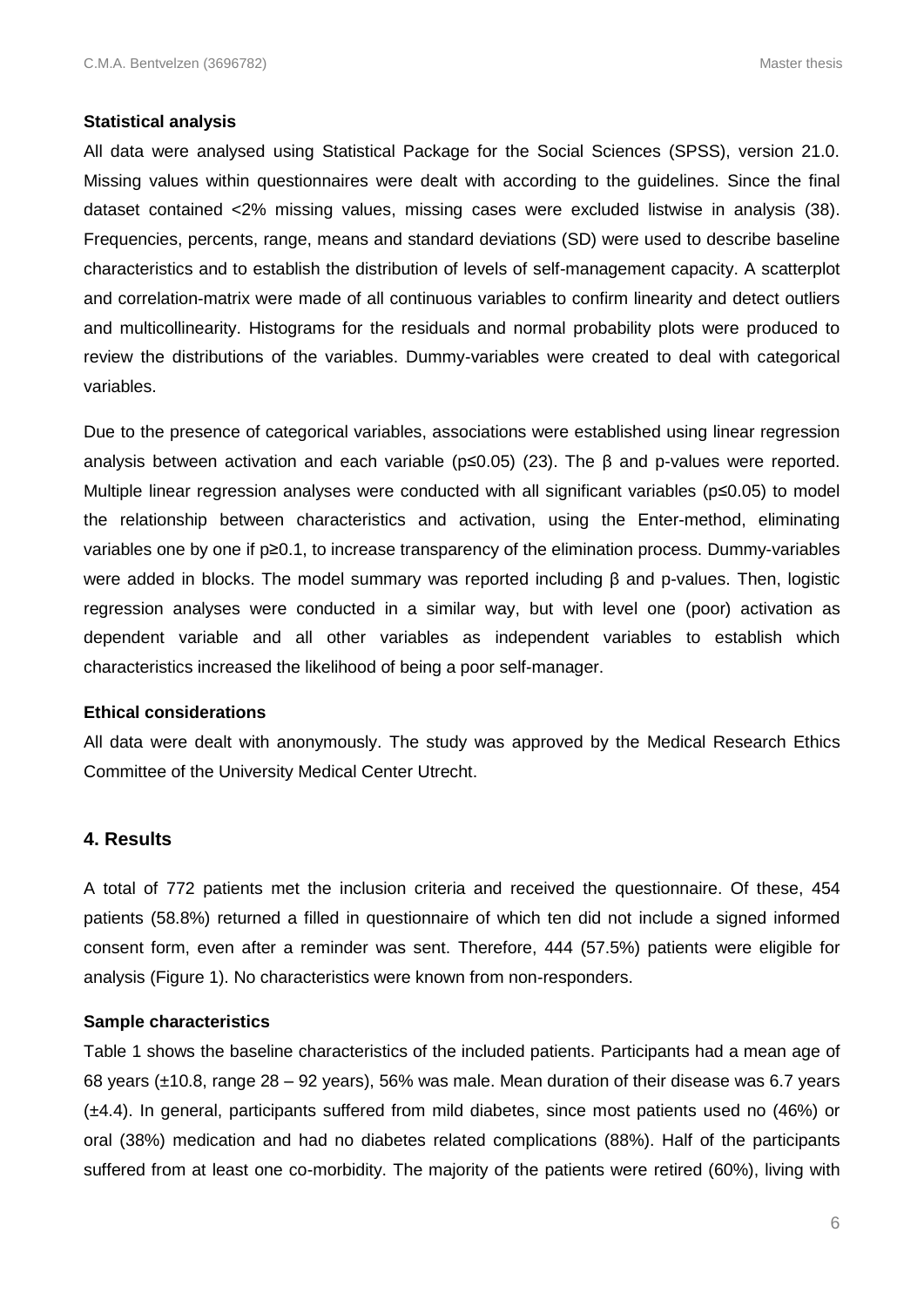their partner (63%) and of Dutch origin (96%). There were more low (50%) and medium (36%) educated patients than high (14%). About half of the respondents reported a comfortable financial situation (52%), only 9% could not manage financially. A majority had a history of smoking (69%), but most of them had quit.

Table 2 shows the results of the questionnaires. Activation scores were normally distributed and classified 22.9% of the participants in level one, 25.3% in level two, 38.5% in level three and 13.2% in level four (Figure 2), with a mean activation score of  $55.2$  ( $\pm$ 11.1). Most patients did not suffer from depression (93.1% <10) or anxiety (92.3% <10). Only a minority (16.9%) experienced poor social support. Illness perception was moderate and self-reported health was moderate to good. A correlation matrix of all continuous variables showed no multicollinearity (data not shown).

#### **Linear regression analysis**

In bivariate analysis (Table 3), activation was associated with depression (β=-0.90, p<0.001), anxiety (β=-0.77, p<0.001), self-reported health status (β=0.12, p<0.001), social support (β=0.20, p<0.001), illness perception (β=-0.25, p<0.001) and ethnicity (β=-6.70, p=0.018). Furthermore, patients with a medium (β=-4.57, p<0.001) or insufficient (β=-6.13, p=0.001) self-reported financial situation had significant lower activation scores than patients with a comfortable financial situation. A positive association was found between activation and high education versus low ( $\beta$ =-4.26, p=0.010) and medium (β=-4.04, p=0.019). Activation decreased as the number of co-morbidities increased, being statistically significant for having two or more chronic illnesses compared to absence of co-morbidities (β=-3.82, p=0.015). Inability to work was associated with lower activation compared to any other work status, except being unemployed (p=0.085). Finally, BMI almost reached significance (β=-0.25, p=0.051). All other results are shown in table 3.

Based on the bivariate analysis, all factors significantly affecting activation (p≤0.05) were entered into a multiple linear regression analysis. Based on p-values >0.1, variables were eliminated in the following order: work status, financial situation, self-reported health, anxiety, ethnicity, education level and presence of co-morbidities. A total of three variables remained: depression, social support and illness perception (Table 4), explaining 14.1% of the variance in activation levels.

#### **Logistic regression analysis**

Logistic regression analysis identified ten variables that were significantly associated with poor activation (p≤0.05) (Table 5). The sample size allowed multivariate analysis, in which seven variables were eliminated based on p-values >0.1 in the following order: financial situation, anxiety, ethnicity, BMI, living situation, depression and education. In the final logistic model, risk of poor activation was associated with low self-reported health (p=0.003, OR=0.984, CI=0.973 – 0.994), negative illness perception (p=0.004, OR=1.035, CI=1.011 – 1.060) and poor social support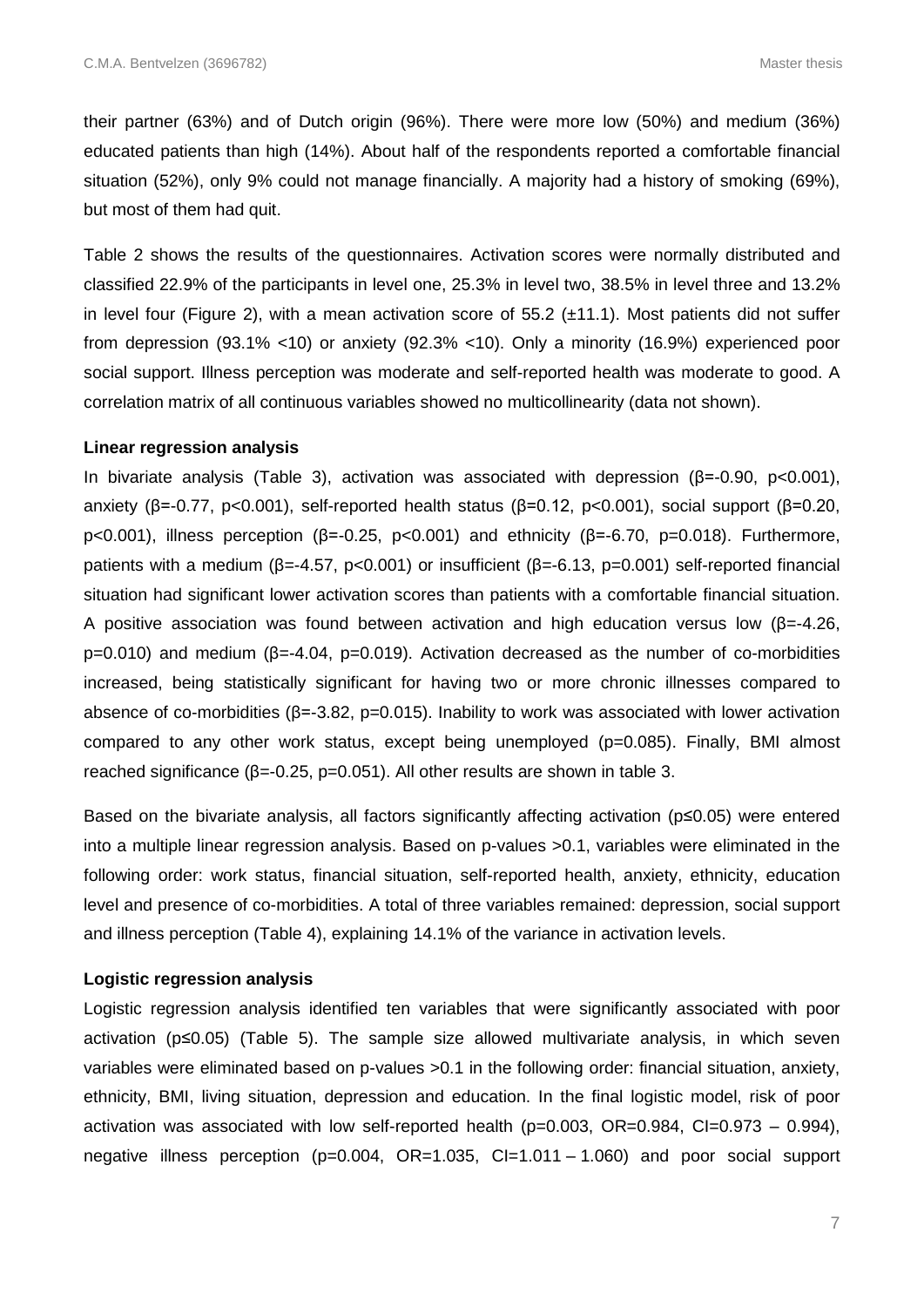(p=0.022, OR=0.981, CI=0.966 – 0.997) (Table 6). The overall rate of correct classification through the model was 77.6%, only 1% better than prediction without the model.

#### **5. Discussion**

The study reveals that in this sample of diabetics almost half of the patients had activation level one or two, indicating they do not yet understand why or how to be activated patients. The group with level three was the largest. These patients are becoming activated patients but still need to develop skills and confidence to support their new behaviours (8). Only a minority had the highest level. Furthermore, the study showed significant associations between activation and depression, social support and illness perception in multivariate linear analysis. However, the combination of variables could explain only 14.1% of the variance in activation. Also, low self-reported health, negative illness perception, and poor social support increased likelihood of poor activation, but with odds ratios of approximately one, these variables barely increased correct classification of poor selfmanagers.

Although many results of this study were also found in earlier research (6, 16-18, 20), identifying key characteristics was never possible, since previous studies focused on a limited set of determinants and results could not be combined due to different samples. After exploring twenty patient and disease characteristics in this study, (poor) social support and (negative) illness perception appear to be of main importance. Both are not just associated with activation, but are also significant determinants in identifying poorly activated patients. While this knowledge only provides a very small advantage in finding poorly activated patients, these determinants deserve attention in diabetic care, especially since both illness perception and social support are also major determinants in the process of improving activation (22). In addition, special interest should also be given to signs of depression, since depression is not only related to poor activation, but also to worse diabetes regulation and more hospital admissions (22). Periodic consultations by practice nurses, which are common in Dutch diabetic care, are a good opportunity to gain information regarding above-mentioned characteristics, including self-reported health. In interpreting the results, it is important that cross-sectional data cannot determine directionality or causality, and additional research is needed to further examine the findings of the study.

Some results of the study differ from earlier research. First, in comparison to previous studies on activation in chronically ill patients, the number of patients in this study with level one seemed fairly moderate, but more patients with level four were to be expected. In line with that, mean PAM scores in this study were lower than in other studies (scores  $61.3 - 69.3$ )  $(7, 16, 39)$ . Two studies had more comparable mean scores (53.2 – 56.6) (40, 41). The study samples were very diverse regarding gender, disease, health and ethnicity, but mean age differences of the samples were prominent,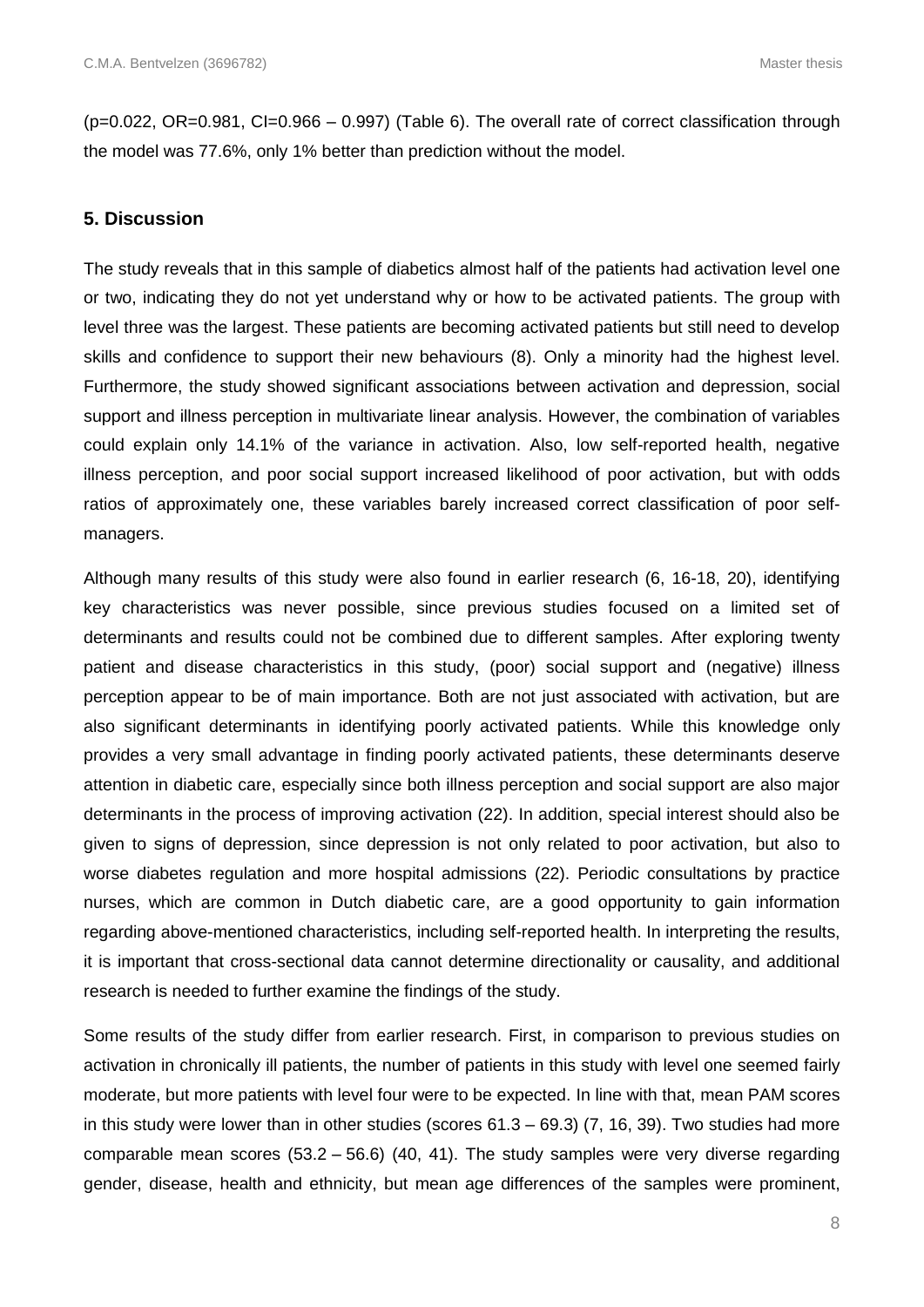with higher mean scores in younger samples (<60). Although our study found no associations between activation and age, earlier research did (16) and it could explain the lower mean activation in our relatively old sample. Furthermore, this study is the first to reveal associations between activation and disability. However, the group of disabled participants was very small, which threatens the validation of the findings.

A strength of this study is the high response-rate, resulting in a 20:1 ratio of participants to parameters, which is substantially higher than the expected 10:1 ratio and allowed multiple logistic regression analysis. This study also has some limitations that should be discussed. First, patients were asked about their activation regarding diabetes. However, in case of multi-morbidity, activation could be influenced by another chronic illness, making it hard, if not impossible, to answer the questions purely for diabetes. Another chronic illness might also be of much bigger influence on their activation than diabetes, in which case their results might reflect activation regarding their other illness. Secondly, retrieving data from the patient's medical file could be susceptible to wrong interpretation. However, the researcher is a nurse and therefore familiar with medical terminology. Also, 5% of the chart review was double-checked by one of the GPs, which reduced interpretation bias. Finally, only 3.6% of the participants was of foreign origin. While this percentage is comparable in the overall population of the general practices, the prevalence of diabetes is higher in foreigners than in natives in the Netherlands and a higher percentage was to be expected in the sample (42). The small number could partially be explained by the exclusion of non-Dutch speaking patients, but might also be due to attrition bias. Therefore, associations between activation and ethnicity should be interpreted with a certain restraint.

This study is only a first step in targeting self-management support. Unfortunately, simple patient and disease characteristics, usually already known or easy to get hold of, only explain a small part of variance in activation. As suggested in earlier research, personality traits or other psychological or environmental factors might explain a larger part of the variance (22). Levels of activation might also be influenced by caregiver behaviour or management strategies. A recent study that included both socio-demographical and psychological determinants, such as personality and provider-patient communication, could already explain 25% of the variance in activation scores (18). Therefore, future research regarding patient activation should focus more on behavioural aspects. Qualitative research might be useful to explore in depth why some patients are good and some are poor selfmanagers.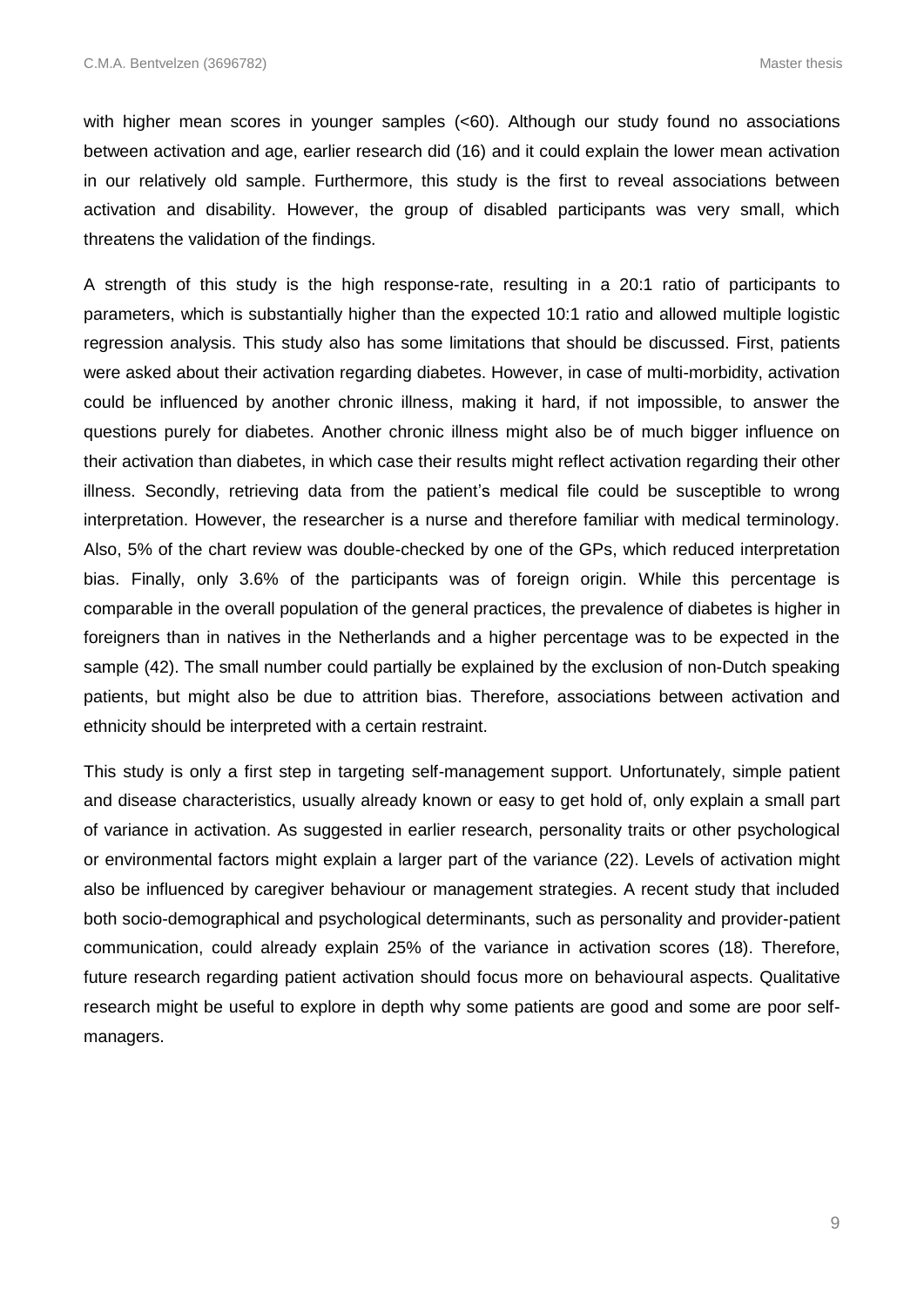## **6. Conclusion**

Overall, this study shows that many diabetic patients still need support in managing their own health, since almost half of the patients had activation level one or two and only a minority had the highest level. Furthermore, results show that diabetes activation is associated with several patient and disease characteristics, mainly social support, depression and illness perception. Social support and illness perception combined with self-reported health status, are also important in identifying poorly activated patients and deserve more attention in self-management support by practice nurses. Nevertheless, even with exploration of twenty variables, variance in activation remains unexplained for the greater part and it is challenging as ever to identify patients in need of more self-management support.

## **7. Recommendations**

- Attention for poor social support, low illness perception, depression and low self-reported health should be incorporated in everyday primary health care for diabetic patients.
- Longitudinal research is recommended to overcome the limitations raised by this study's cross-sectional design.
- Due to limitations of the sample, further research is needed regarding associations with disability and ethnicity.
- Further research should be conducted, focusing on psychological properties such as caregiver and patient behaviour.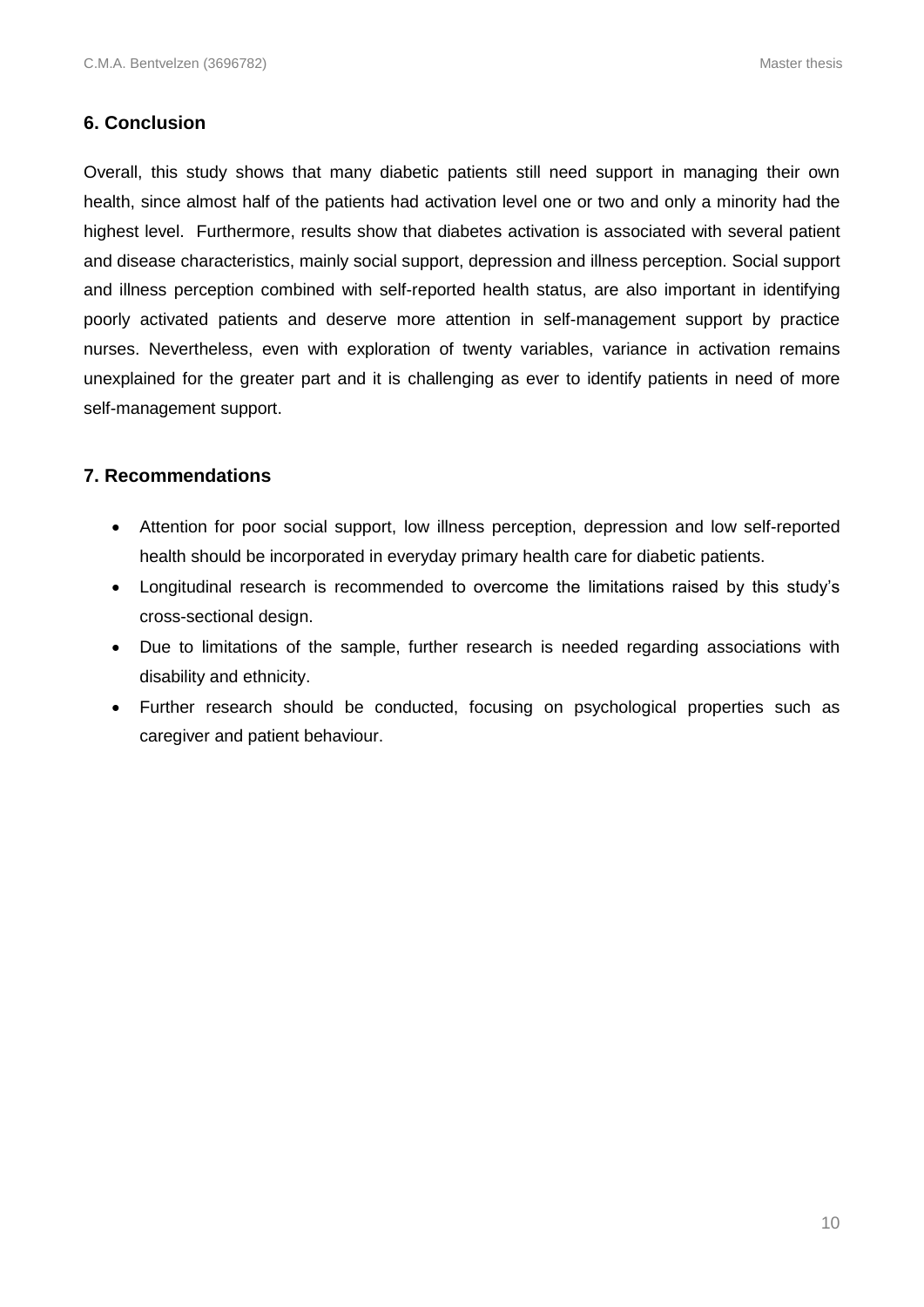# **8. Reference list**

1. Diabetes fact sheet [Internet].: World Health Organization (WHO); 2013 [updated 2013 Mar; cited 2013 Jun 10]. Available from: [http://www.who.int/mediacentre/factsheets/fs312/en/index.html.](http://www.who.int/mediacentre/factsheets/fs312/en/index.html)

2. Intensive blood-glucose control with sulphonylureas or insulin compared with conventional treatment and risk of complications in patients with type 2 diabetes (UKPDS 33). UK prospective diabetes study (UKPDS) group. Lancet. 1998 Sep 12;352(9131):837-53.

3. Inzucchi SE, Bergenstal RM, Buse JB, Diamant M, Ferrannini E, Nauck M, et al. Management of hyperglycemia in type 2 diabetes: A patient-centered approach: Position statement of the american diabetes association (ADA) and the european association for the study of diabetes (EASD). Diabetes Care. 2012 Jun;35(6):1364-79.

4. Cramm JM, Nieboer AP. Self-management abilities, physical health and depressive symptoms among patients with cardiovascular diseases, chronic obstructive pulmonary disease, and diabetes. Patient Educ Couns. 2012 Jun;87(3):411-5.

5. Barlow J, Wright C, Sheasby J, Turner A, Hainsworth J. Self-management approaches for people with chronic conditions: A review. Patient Educ Couns. 2002 Oct -Nov;48(2):177-87.

6. Gallant MP. The influence of social support on chronic illness self-management: A review and directions for research. Health Educ Behav. 2003 Apr;30(2):170-95.

7. Rask KJ, Ziemer DC, Kohler SA, Hawley JN, Arinde FJ, Barnes CS. Patient activation is associated with healthy behaviors and ease in managing diabetes in an indigent population. Diabetes Educ. 2009 Jul-Aug;35(4):622-30.

8. Hibbard JH, Mahoney ER, Stock R, Tusler M. Do increases in patient activation result in improved self-management behaviors? Health Serv Res. 2007 Aug;42(4):1443-63.

9. Diabetes mellitus: Hoe zijn preventie en zorg georganiseerd? [Internet]. Bilthoven: Rijksinstituut voor Volksgezondheid en Milieu (RIVM); 2013 [updated 2013 Jun 13; cited 2013 Jun 19]. Available from: [http://www.nationaalkompas.nl/gezondheid-en-ziekte/ziekten-en-aandoeningen/endocriene](http://www.nationaalkompas.nl/gezondheid-en-ziekte/ziekten-en-aandoeningen/endocriene-voedings-en-stofwisselingsziekten-en-immuniteitsstoornissen/diabetes-mellitus/diabetes-mellitus-preventie-en-zorg/)[voedings-en-stofwisselingsziekten-en-immuniteitsstoornissen/diabetes-mellitus/diabetes-mellitus](http://www.nationaalkompas.nl/gezondheid-en-ziekte/ziekten-en-aandoeningen/endocriene-voedings-en-stofwisselingsziekten-en-immuniteitsstoornissen/diabetes-mellitus/diabetes-mellitus-preventie-en-zorg/)[preventie-en-zorg/.](http://www.nationaalkompas.nl/gezondheid-en-ziekte/ziekten-en-aandoeningen/endocriene-voedings-en-stofwisselingsziekten-en-immuniteitsstoornissen/diabetes-mellitus/diabetes-mellitus-preventie-en-zorg/)

10. Gorter KJ, Tuytel GH, de Leeuw JR, van der Bijl JJ, Bensing JM, Rutten GE. Preferences and opinions of patients with type 2 diabetes on education and self-care: A cross-sectional survey. Diabet Med. 2010 Jan;27(1):85-91.

11. Heijmans M, Spreeuwenberg P, Rijken M. Ontwikkelingen in de zorg voor chronisch zieken. rapportage 2010. Utrecht: Nederlands instituut voor onderzoek van de gezondheidszorg (NIVEL); 2010 Aug 2010.

12. Hibbard JH, Stockard J, Mahoney ER, Tusler M. Development of the patient activation measure (PAM): Conceptualizing and measuring activation in patients and consumers. Health Serv Res. 2004 Aug;39(4 Pt 1):1005-26.

13. Coster S, Norman I. Cochrane reviews of educational and self-management interventions to guide nursing practice: A review. Int J Nurs Stud. 2009 Apr;46(4):508-28.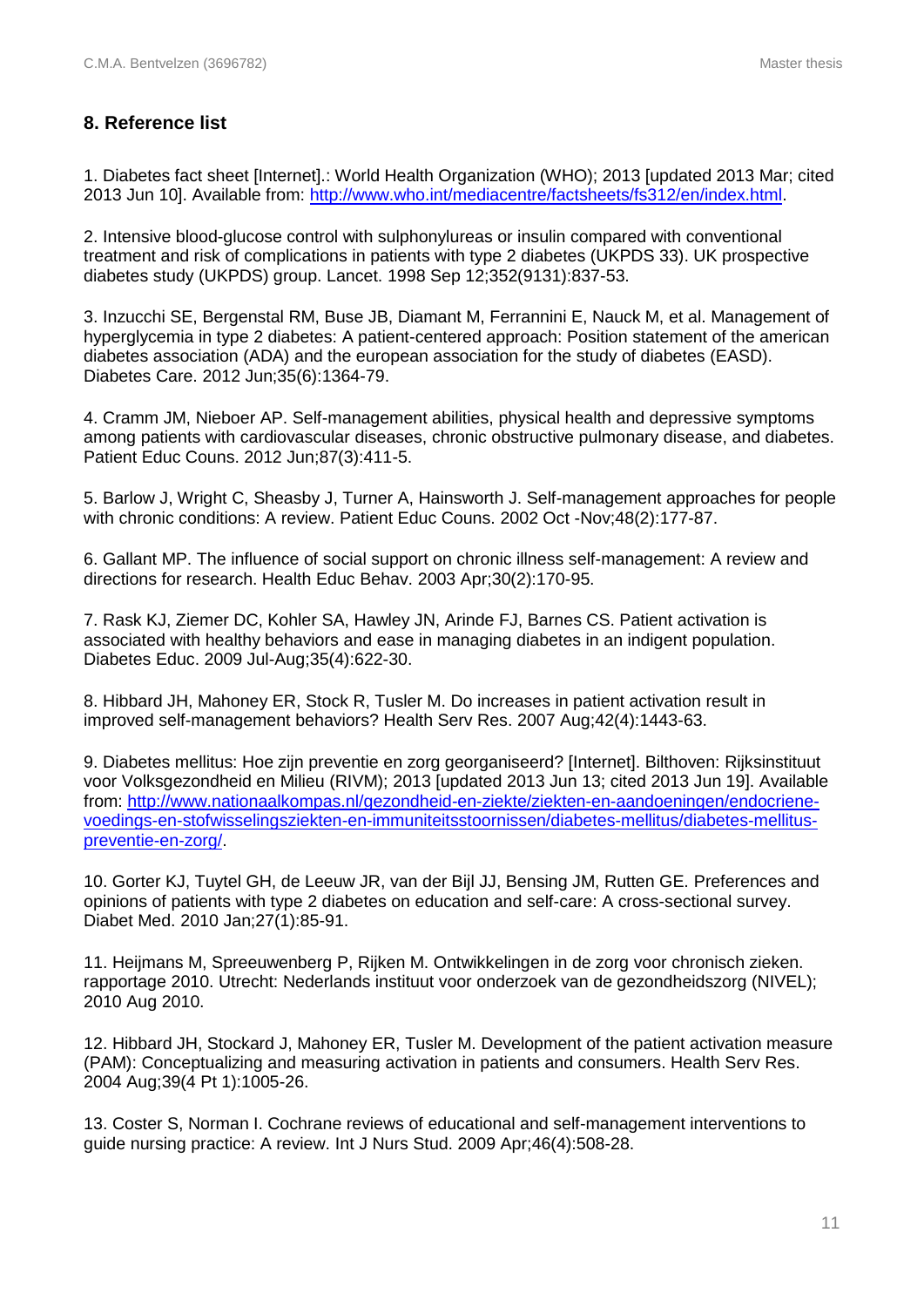14. Trappenburg J, Jonkman N, Jaarsma T, van Os-Medendorp H, Kort H, de Wit N, et al. Selfmanagement: One size does not fit all. Patient Educ Couns. 2013 Mar 14.

15. Radhakrishnan K. The efficacy of tailored interventions for self-management outcomes of type 2 diabetes, hypertension or heart disease: A systematic review. J Adv Nurs. 2012 Mar;68(3):496-510.

16. Rademakers J, Nijman J, van der Hoek L, Heijmans M, Rijken M. Measuring patient activation in the netherlands: Translation and validation of the american short form patient activation measure (PAM13). BMC Public Health. 2012 Jul 31;12(1):577.

17. Hunt CW, Grant JS, Pritchard DA. An empirical study of self-efficacy and social support in diabetes self-management: Implications for home healthcare nurses. Home Healthc Nurse. 2012 Apr;30(4):255-62.

18. Tahmasebi R, Noroozi A, Tavafian SS. Determinants of self-management among diabetic patients: A path analysis. Asia Pac J Public Health. 2013 Feb 17.

19. Leventhal H, Weinman J, Leventhal EA, Phillips LA. Health psychology: The search for pathways between behavior and health. Annu Rev Psychol. 2008;59:477-505.

20. Cochran J, Conn VS. Meta-analysis of quality of life outcomes following diabetes selfmanagement training. Diabetes Educ. 2008 Sep-Oct;34(5):815-23.

21. Janzen Claude JA, Hadjistavropoulos HD, Friesen L. Exploration of health anxiety among individuals with diabetes: Prevalence and implications. J Health Psychol. 2013 Jan 24.

22. Snoek FJ, Hogenelst MH. Psychological implications of diabetes mellitus. Ned Tijdschr Geneeskd. 2008 Nov 1;152(44):2395-9.

23. Polit DF, Beck CT. Nursing research. generating and assessing evidence for nursing practice. Eighth ed. Philadelphia: Lippincott Williams & Wilkins; 2008.

24. Folstein MF, Folstein SE, McHugh PR. "Mini-mental state". A practical method for grading the cognitive state of patients for the clinician. J Psychiatr Res. 1975 Nov;12(3):189-98.

25. Hibbard JH, Mahoney ER, Stockard J, Tusler M. Development and testing of a short form of the patient activation measure. Health Serv Res. 2005 Dec;40(6 Pt 1):1918-30.

26. Chubak J, Anderson ML, Saunders KW, Hubbard RA, Tuzzio L, Liss DT, et al. Predictors of 1 year change in patient activation in older adults with diabetes mellitus and heart disease. J Am Geriatr Soc. 2012 Jul;60(7):1316-21.

27. Mols F, Pelle AJ, Kupper N. Normative data of the SF-12 health survey with validation using postmyocardial infarction patients in the dutch population. Qual Life Res. 2009 May;18(4):403-14.

28. Gandek B, Ware JE, Aaronson NK, Apolone G, Bjorner JB, Brazier JE, et al. Cross-validation of item selection and scoring for the SF-12 health survey in nine countries: Results from the IQOLA project. international quality of life assessment. J Clin Epidemiol. 1998 Nov;51(11):1171-8.

29. Zigmond AS, Snaith RP. The hospital anxiety and depression scale. Acta Psychiatr Scand. 1983 Jun;67(6):361-70.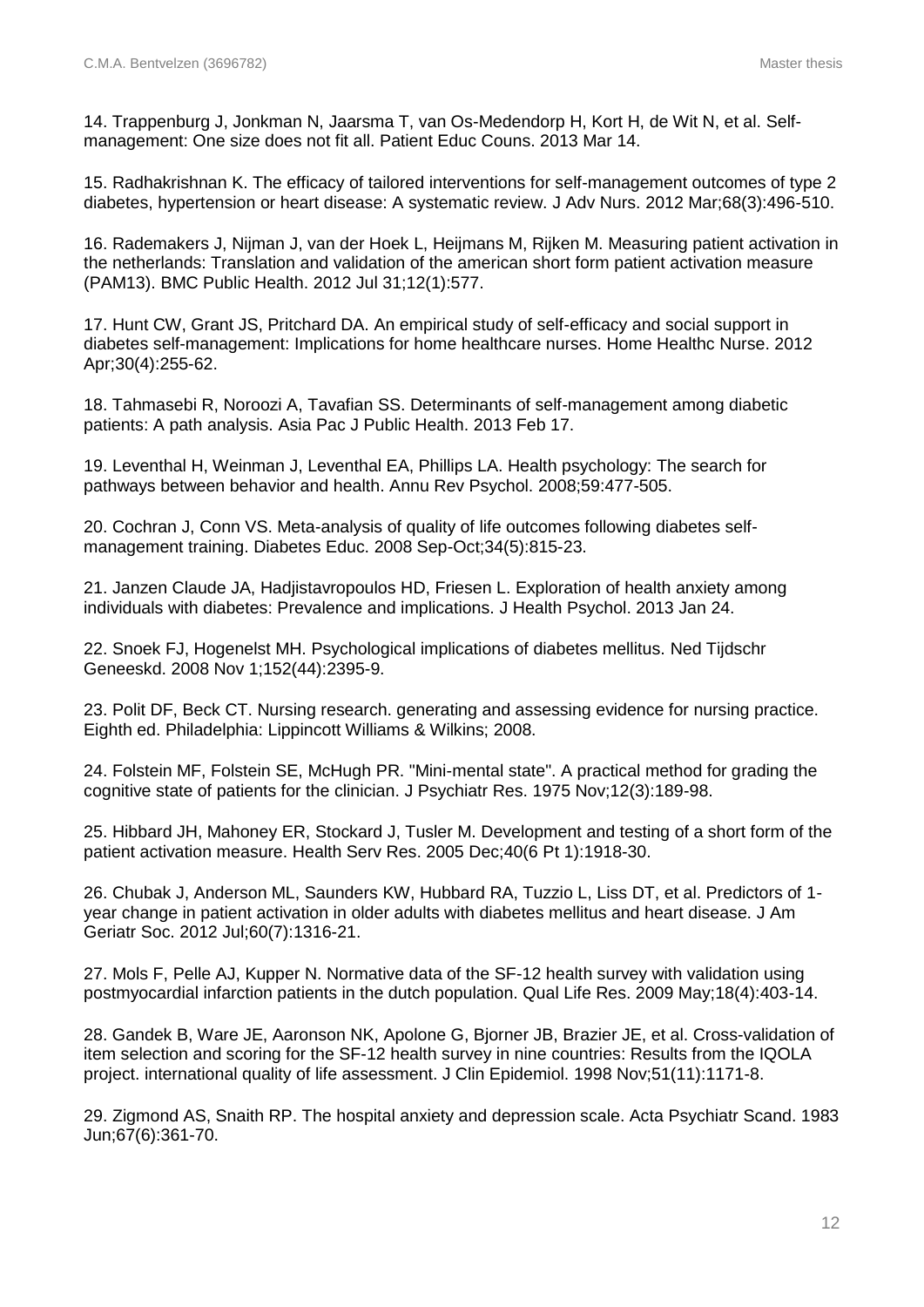30. Crawford JR, Henry JD, Crombie C, Taylor EP. Normative data for the HADS from a large nonclinical sample. Br J Clin Psychol. 2001 Nov;40(Pt 4):429-34.

31. Spinhoven P, Ormel J, Sloekers PP, Kempen GI, Speckens AE, Van Hemert AM. A validation study of the hospital anxiety and depression scale (HADS) in different groups of dutch subjects. Psychol Med. 1997 Mar;27(2):363-70.

32. Broadbent E, Petrie KJ, Main J, Weinman J. The brief illness perception questionnaire. J Psychosom Res. 2006 Jun;60(6):631-7.

33. de Raaij EJ, Schroder C, Maissan FJ, Pool JJ, Wittink H. Cross-cultural adaptation and measurement properties of the brief illness perception questionnaire-dutch language version. Man Ther. 2012 Aug;17(4):330-5.

34. Zimet GD, Powell SS, Farley GK, Werkman S, Berkoff KA. Psychometric characteristics of the multidimensional scale of perceived social support. J Pers Assess. 1990 Winter;55(3-4):610-7.

35. Pedersen SS, Spinder H, Erdman RAM, Denollet J. Poor perceived social support in implantable cardioverter defibrillator (ICD) patients and their partners: Cross-validation of the multidimensional scale of perceived social support. Psychosomatics: Journal of Consultation Liaison Psychiatry. 2009 Sep-Oct;50(5):461-7.

36. Xu Y, Toobert D, Savage C, Pan W, Whitmer K. Factors influencing diabetes self-management in chinese people with type 2 diabetes. Res Nurs Health. 2008 Dec;31(6):613-25.

37. Park HA. An introduction to logistic regression: From basic concepts to interpretation with particular attention to nursing domain. J Korean Acad Nurs. 2013 Apr;43(2):154-64.

38. Graham JW. Missing data analysis: Making it work in the real world. Annu Rev Psychol. 2009;60:549-76.

39. Fowles JB, Terry P, Xi M, Hibbard J, Bloom CT, Harvey L. Measuring self-management of patients' and employees' health: Further validation of the patient activation measure (PAM) based on its relation to employee characteristics. Patient Educ Couns. 2009 Oct;77(1):116-22.

40. Skolasky RL, Green AF, Scharfstein D, Boult C, Reider L, Wegener ST. Psychometric properties of the patient activation measure among multimorbid older adults. Health Serv Res. 2011 Apr;46(2):457-78.

41. Ryvicker M, Peng TR, Feldman PH. Patient activation and disparate health care outcomes in a racially diverse sample of chronically ill older adults. J Health Care Poor Underserved. 2012;23(4):1577-89.

42. Ujcic-Voortman JK, Schram MT, Jacobs-van der Bruggen MA, Verhoeff AP, Baan CA. Diabetes prevalence and risk factors among ethnic minorities. Eur J Public Health. 2009 Oct;19(5):511-5.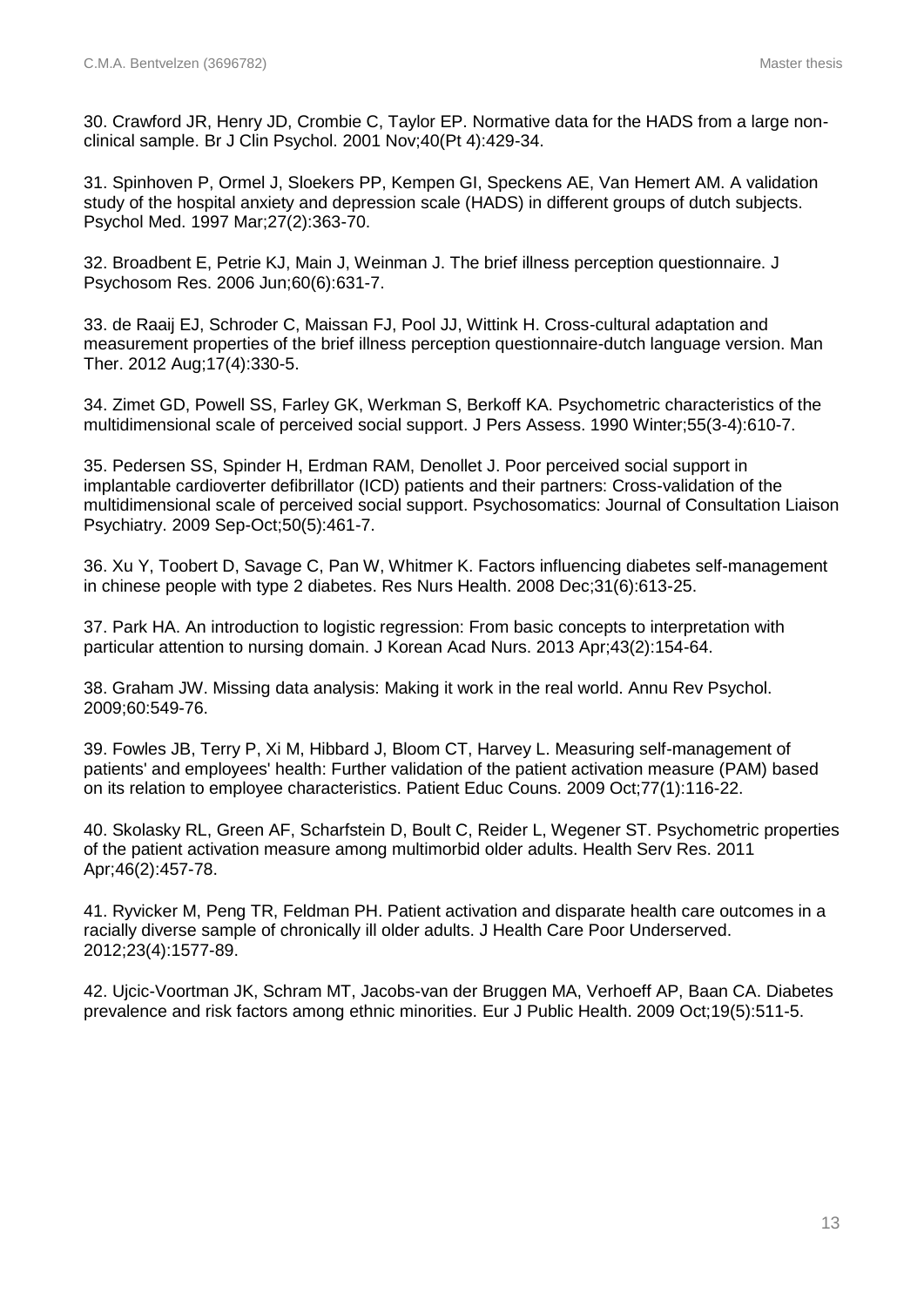# **9. Figures and tables**

#### **Figure 1 | Flowchart**



#### Figure 2 | **Levels of activation**

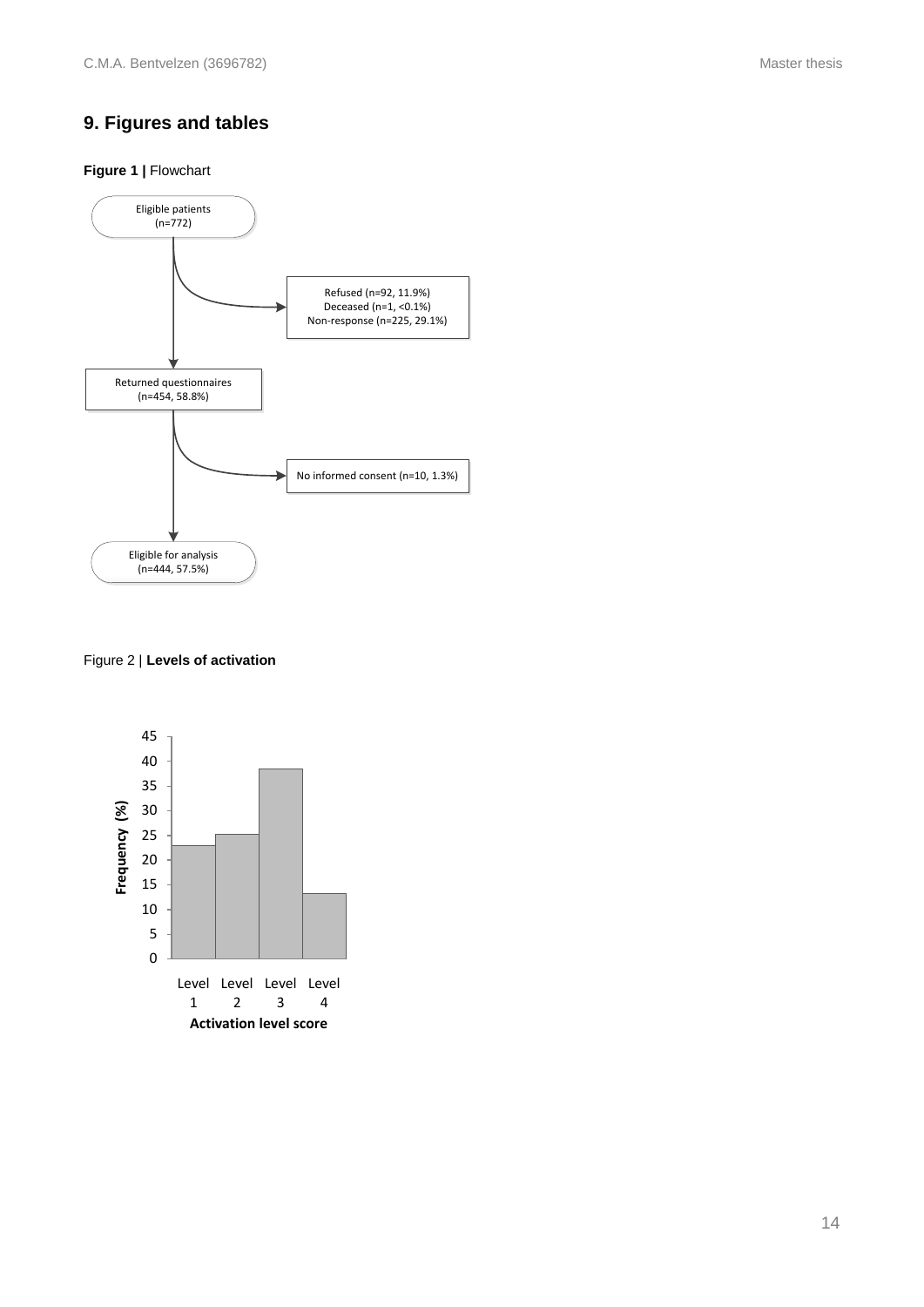#### **Table 1 |** Baseline characteristics of the sample

| Socio-demographical characteristics                                                                                     | Patients (%) or mean $\pm$ SD                                    |  |  |  |
|-------------------------------------------------------------------------------------------------------------------------|------------------------------------------------------------------|--|--|--|
| Age (years) (n=444)<br>Gender (male) (n=444)                                                                            | $68.3 \pm 10.8$<br>250 (56.3)                                    |  |  |  |
| Living situation (n=439)<br>Alone<br>With partner<br>With parents or children                                           | 111(25.3)<br>276 (62.9)<br>52(11.8)                              |  |  |  |
| Education (n=434)<br>Low <sup>†</sup><br>Medium <sup>#</sup><br>High <sup>§</sup>                                       | 217 (50.0)<br>158 (36.4)<br>59 (13.6)                            |  |  |  |
| Work (n=440)<br>Employed<br>Housewife/houseman<br>Retired<br><b>Disabled</b><br>Unemployed                              | 84 (19.1)<br>67 (15.2)<br>263 (59.8)<br>15(3.4)<br>11(2.5)       |  |  |  |
| Ethnicity (n=440)<br>Dutch<br>Other                                                                                     | 424 (96.4)<br>16(3.6)                                            |  |  |  |
| Financial situation (n=428)<br>Comfortable<br>Just enough<br>Insufficient                                               | 221 (51.6)<br>167 (39.0)<br>40(9.3)                              |  |  |  |
| Smoking status (n=438)<br>No, never smoked<br>No, quit smoking<br>Yes, smoker                                           | 135 (30.8)<br>248 (56.6)<br>55 (12.6)                            |  |  |  |
| <b>Medical characteristics</b>                                                                                          | Patients (%) or mean $\pm$ SD                                    |  |  |  |
| BMI (n=442)<br>Years with diabetes (n=440)<br>$HbA1C$ (mmol/mol) (n=443)<br>DM complications (no) (n=444)               | $28.6 \pm 4.2$<br>$6.7 \pm 4.4$<br>$49.8 \pm 10.0$<br>390 (87.8) |  |  |  |
| Medication regimen (n=442)<br>None<br>Oral antidiabetic drug only<br>Oral antidiabetic drug and insulin<br>Insulin only | 204 (46.2)<br>167 (37.8)<br>34(7.7)<br>37(8.4)                   |  |  |  |
| Co-morbidities (n=444)<br>0<br>1<br>$\geq$ 2                                                                            | 221 (49.8)<br>155 (34.9)<br>68 (15.3)                            |  |  |  |

) with or without partner;  $^{\dagger}$ ) elementary education;  $^{\dagger}$ ) high school or middlelevel applied education;  $\frac{1}{3}$ ) higher professional or academic education.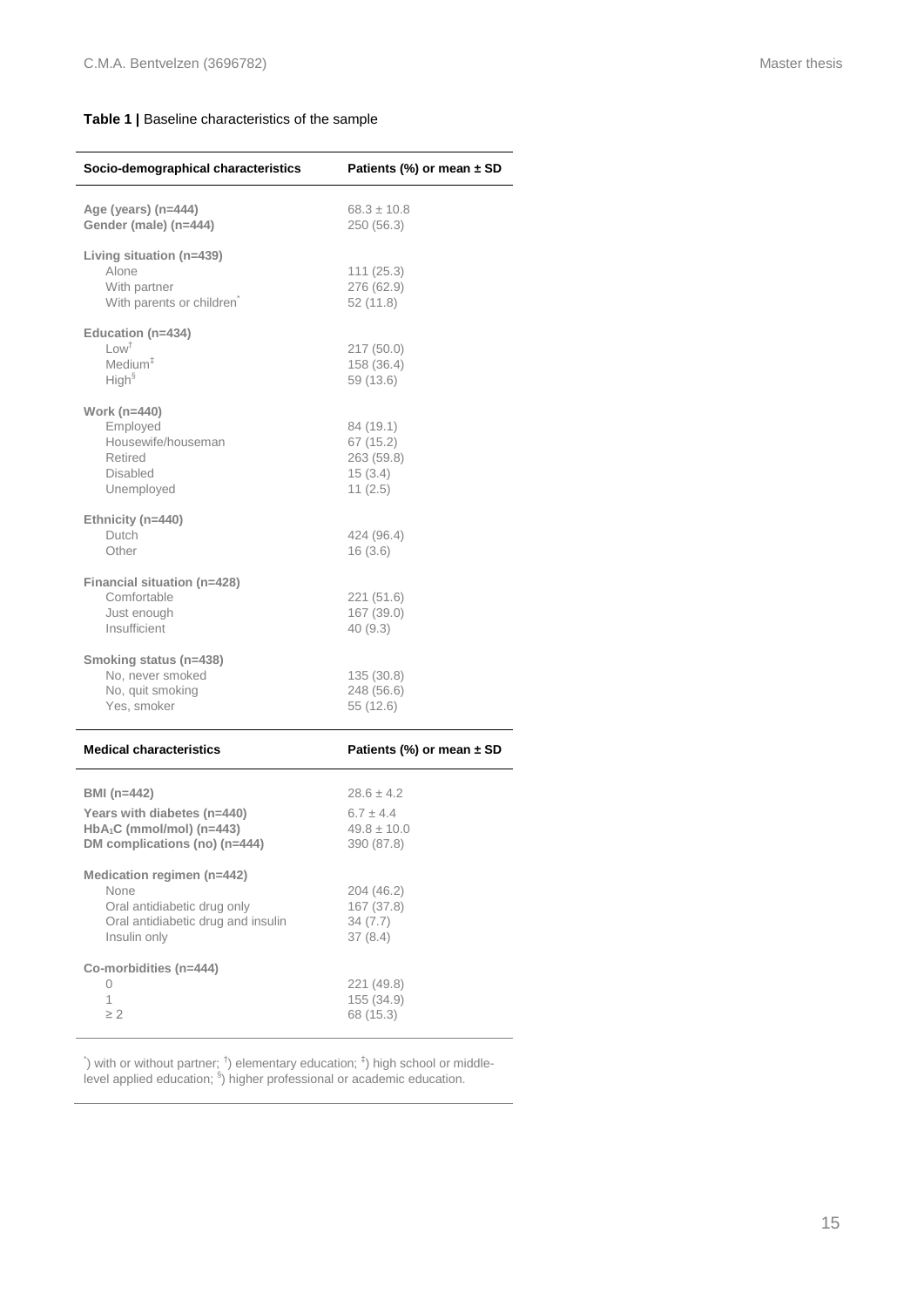#### **Table 2 |** Results of the questionnaires

| <b>Variables</b>                        | Mean | <b>SD</b> | Median | <b>Observed range</b> | Possible range |
|-----------------------------------------|------|-----------|--------|-----------------------|----------------|
| <b>Activation (PAM)</b>                 | 55.2 | 11.1      | 56.4   | $13.3 - 91.6$         | $0 - 100$      |
| Health status (SF-12) <sup>†</sup>      | 66.1 | 24.0      | 74.1   | $3.3 - 100.0$         | $0 - 100$      |
| Anxiety (HADS) <sup>‡</sup>             | 4.1  | 3.6       | 3      | $0 - 15$              | $0 - 21$       |
| Depression (HADS) <sup>‡</sup>          | 4.5  | 3.6       | 4      | $0 - 17$              | $0 - 21$       |
| Illness perception (B-IPQ) <sup>§</sup> | 30.3 | 11.7      | 30     | $0 - 70$              | $0 - 80$       |
| Social support (MSPSS) <sup>  </sup>    | 62.6 | 15.1      | 64     | $12 - 84$             | $12 - 84$      |

<sup>5</sup>) Patient Activation Measure; <sup>†</sup>) Short Form-12; <sup>‡</sup>) Hospital Anxiety and Depression Scale;<br><sup>§</sup>) Brief Illness Perception Questionnaire; <sup>||</sup>) Multidimensional Scale of Perceived Social Support.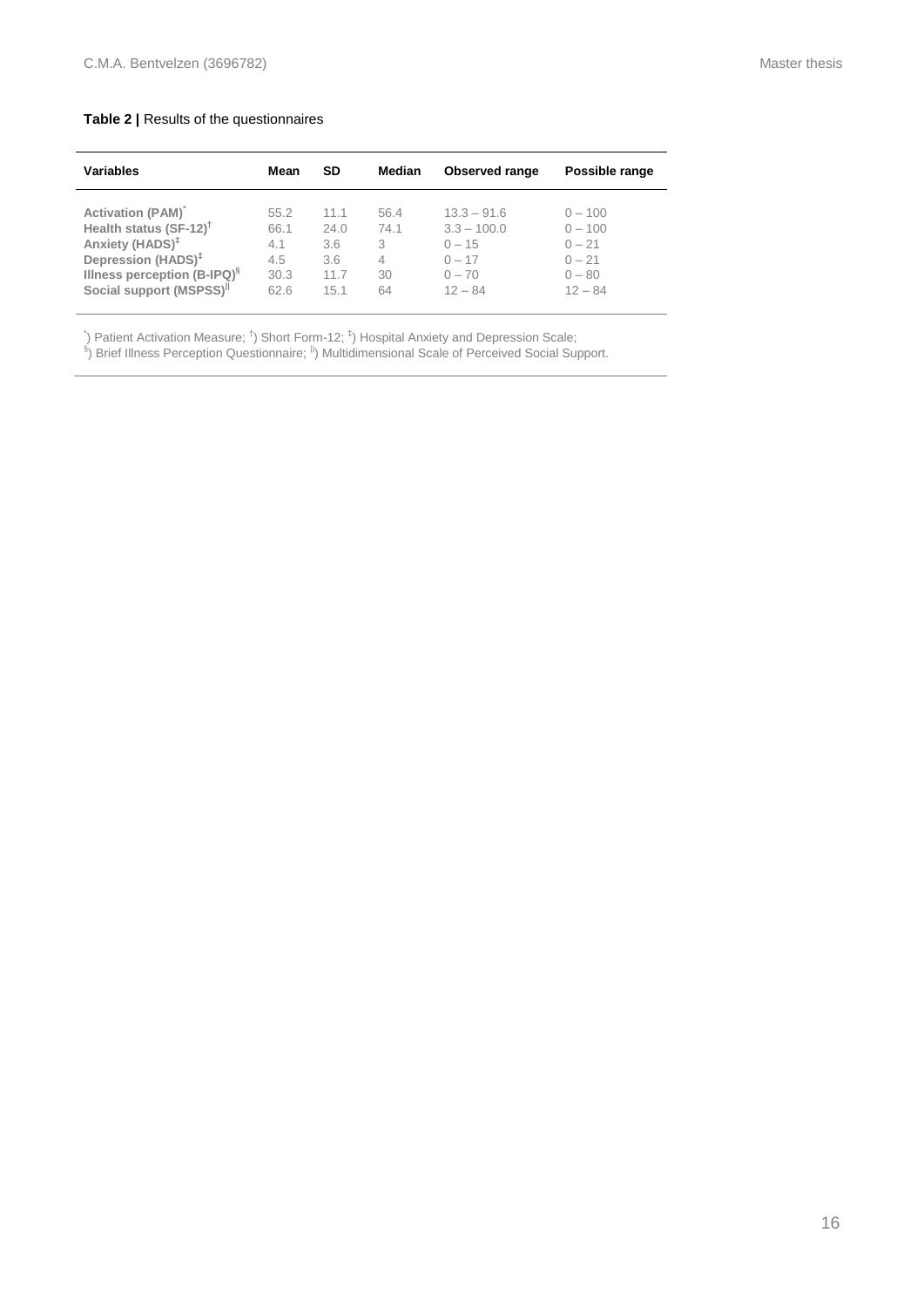#### **Table 3 |** Bivariate linear regression analysis on activation

| Variables (n=423)                                                                                                                                                            | ß                                             | P                                                   |
|------------------------------------------------------------------------------------------------------------------------------------------------------------------------------|-----------------------------------------------|-----------------------------------------------------|
| Age (years)<br>Gender (Female vs. Male)                                                                                                                                      | < 0.01<br>$-0.68$                             | 0.992<br>0.533                                      |
| Living situation (RV = Alone)<br>With partner<br>With children <sup>T</sup>                                                                                                  | 1.77<br>0.47                                  | 0.170<br>0.826                                      |
| Education (RV <sup>'</sup> =High <sup>‡</sup> )<br>$1 \text{ or }$ <sup>§</sup><br>Medium <sup>II</sup>                                                                      | $-4.26$<br>$-4.03$                            | 0.010<br>0.019                                      |
| Work (RV = Disabled)<br>Working<br>Housewife/houseman<br>Retired<br>Unemployed                                                                                               | 6.46<br>6.62<br>6.51<br>7.63                  | 0.039<br>0.039<br>0.029<br>0.085                    |
| <b>Ethnicity (Other vs. Dutch)</b>                                                                                                                                           | $-6.70$                                       | 0.018                                               |
| Financial situation (RV'=Comfortable)<br>Just enough<br>Insufficient                                                                                                         | $-4.57$<br>$-6.13$                            | < 0.001<br>0.001                                    |
| Smoking status (RV <sup>'</sup> =Never smoked)<br>No, quit smoking<br>Yes, smoker                                                                                            | 0.04<br>$-3.38$                               | 0.974<br>0.062                                      |
| BMI (kg/m <sup>2</sup> )<br><b>Years with diabetes</b><br>HbA <sub>1</sub> C (mmol/mol)<br>DM related complications (Yes vs. No)                                             | $-0.25$<br>$-0.11$<br>$-0.02$<br>$-1.32$      | 0.051<br>0.365<br>0.753<br>0.435                    |
| Medication regimen (RV = None)<br>Oral antidiabetic drug only<br>Oral antidiabetic drug and insulin<br>Insulin only                                                          | 0.22<br>$-0.99$<br>0.99                       | 0.857<br>0.638<br>0.631                             |
| Co-morbidities $(RV=0)$<br>1<br>$\geq$ 2                                                                                                                                     | $-2.20$<br>$-3.82$                            | 0.066<br>0.015                                      |
| Health status (SF-12) <sup>1</sup><br>Anxiety (HADS <sup>#</sup> )<br>Depression (HADS <sup>#</sup> )<br>Illness perception (B-IPQ)"<br>Social support (MSPSS) <sup>11</sup> | 0.12<br>$-0.77$<br>$-0.90$<br>$-0.25$<br>0.20 | < 0.001<br>< 0.001<br>< 0.001<br>< 0.001<br>< 0.001 |

) Reference Variable;  $\phi$  with or without partner;  $\phi$  higher

professional or academic education;  $\frac{8}{3}$ ) elementary education;

<sup>ll</sup>) high school or middle-level applied education;<br><sup>¶</sup>) Short Form-12; <sup>#</sup>) Hospital Anxiety and Depression Scale;

\*\*) Brief Illness Perception Questionnaire; <sup>††</sup>) Multidimensional Scale

of Perceived Social Support.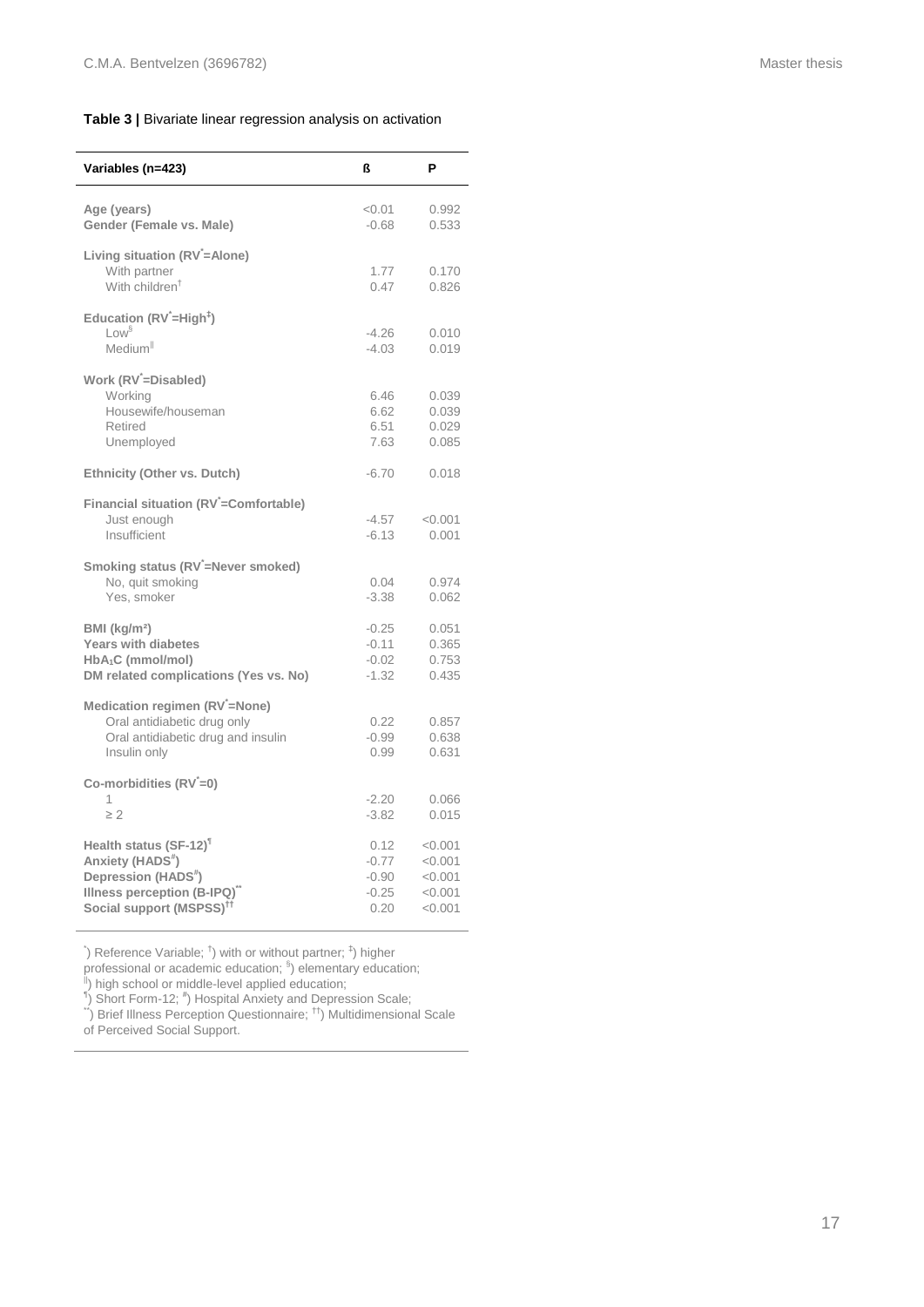#### **Table 4 |** Multiple linear regression analysis on activation

| Variables                             |         |         |
|---------------------------------------|---------|---------|
| (intercept)                           | 53.00   | < 0.001 |
| Depression (HADS)                     | $-0.50$ | 0.002   |
| Illness perception (IPQ) <sup>†</sup> | $-0.15$ | 0.003   |
| Social support (MSPSS) <sup>‡</sup>   | 0.14    | < 0.001 |

\* ) Hospital Anxiety and Depression Scale; † ) Illness Perception Questionnaire; ‡ ) Multidimensional Scale of Perceived Social Support.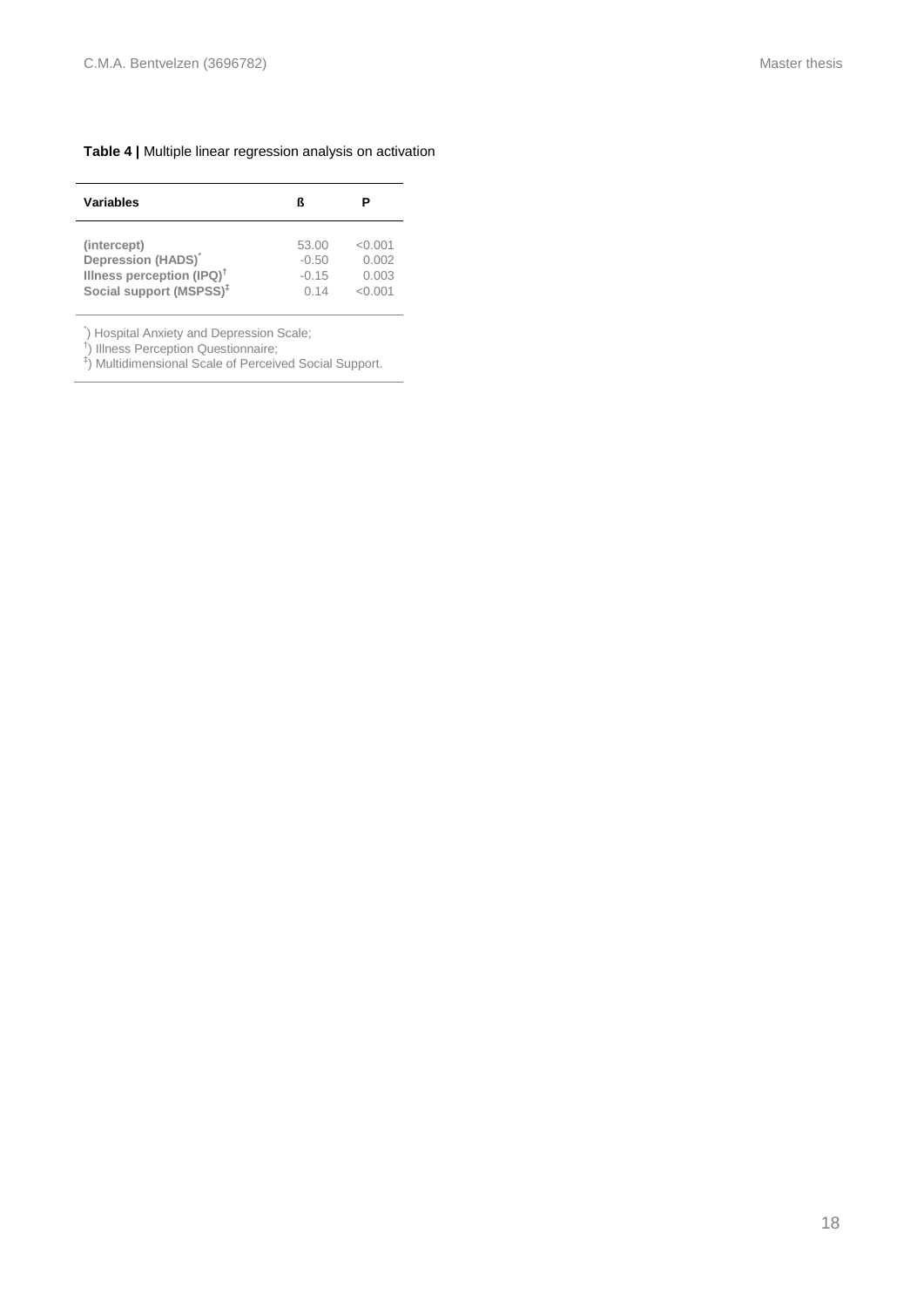l.

l,

#### **Table 5 |** Bivariate logistic regression analysis on level one activation score

| Variables (n=423)                                                                                                                                                         | ß                                          | P                                                   | <b>OR</b>                                 | 95% CI OR                                                                                   |
|---------------------------------------------------------------------------------------------------------------------------------------------------------------------------|--------------------------------------------|-----------------------------------------------------|-------------------------------------------|---------------------------------------------------------------------------------------------|
| Age (years)<br>Gender (Female vs. Male)                                                                                                                                   | $-0.01$<br>0.14                            | 0.270<br>0.545                                      | 0.988<br>1.150                            | $0.968 - 1.009$<br>$0.732 - 1.807$                                                          |
| Living situation (RV <sup>-</sup> =Alone)<br>With partner<br>With children <sup>†</sup>                                                                                   | $-0.72$<br>$-0.31$                         | 0.020<br>0.006<br>0.411                             | 0.498<br>0.737                            | $0.294 - 0.813$<br>$0.357 - 1.523$                                                          |
| Education (RV <sup>'</sup> =High <sup>‡</sup> )<br>$1 \text{ or }$ <sup>§</sup><br>Medium <sup>II</sup>                                                                   | 1.22<br>1.10                               | 0.048<br>0.014<br>0.028                             | 3.388<br>3.018                            | $1.282 - 8.955$<br>$1.128 - 8.075$                                                          |
| Work (RV <sup>'</sup> =Disabled)<br>Working<br>Housewife/houseman<br>Retired<br>Unemployed                                                                                | $-1.43$<br>$-1.21$<br>$-1.58$<br>$-1.64$   | 0.056<br>0.014<br>0.039<br>0.003<br>0.081           | 0.239<br>0.298<br>0.205<br>0.194          | $0.076 - 0.746$<br>$0.94 - 0.943$<br>$0.071 - 0.593$<br>$0.031 - 1.221$                     |
| Ethnicity (Other vs. Dutch)                                                                                                                                               | 1.09                                       | 0.036                                               | 2.970                                     | $1.076 - 8.196$                                                                             |
| Financial situation (RV'=Comfortable)<br>Just enough<br>Insufficient                                                                                                      | 1.04<br>1.16                               | < 0.001<br>< 0.001<br>0.003                         | 2.829<br>3.188                            | $1.696 - 4.721$<br>$1.479 - 6.873$                                                          |
| Smoking status (RV <sup>-</sup> =Never smoked)<br>No, quit smoking<br>Yes, smoker                                                                                         | $-0.04$<br>0.36                            | 0.502<br>0.893<br>0.331                             | 0.965<br>1.433                            | $0.574 - 1.621$<br>$0.694 - 2.958$                                                          |
| BMI (kg/m <sup>2</sup> )<br><b>Years with diabetes</b><br>$HbA_1C$ (mmol/mol)<br>DM related complications (Yes vs. No)                                                    | 0.07<br>$-0.01$<br>$-0.00$<br>0.03         | 0.007<br>0.653<br>0.870<br>0.943                    | 1.073<br>0.988<br>0.998<br>1.025          | $1.019 - 1.130$<br>$0.938 - 1.041$<br>$0.976 - 1.021$<br>$0.517 - 2.034$                    |
| Medication regimen (RV <sup>-</sup> =None)<br>Oral antidiabetic drug only<br>Oral antidiabetic drug and insulin<br>Insulin only                                           | $-0.07$<br>$-0.09$<br>$-0.03$              | 0.994<br>0.798<br>0.848<br>0.953                    | 0.937<br>0.916<br>0.975                   | $0.569 - 1.542$<br>$0.374 - 2.241$<br>$0.417 - 2.280$                                       |
| Co-morbidities $(RV=0)$<br>1<br>$\geq 2$                                                                                                                                  | 0.42<br>0.49                               | 0.162<br>0.099<br>0.134                             | 1.521<br>1.629                            | $0.924 - 2.505$<br>$0.860 - 3.084$                                                          |
| Health status (SF-12) <sup>1</sup><br>Anxiety (HADS) <sup>#</sup><br>Depression (HADS) <sup>#</sup><br>Illness perception (B-IPQ)<br>Social support (MSPSS) <sup>††</sup> | $-0.03$<br>0.14<br>0.18<br>0.05<br>$-0.03$ | < 0.001<br>< 0.001<br>< 0.001<br>< 0.001<br>< 0.001 | 0.974<br>1.153<br>1.200<br>1.054<br>0.972 | $0.965 - 0.983$<br>$1.083 - 1.226$<br>$1.125 - 1.280$<br>$1.032 - 1.076$<br>$0.957 - 0.986$ |

 $\dot{p}$  Reference Variable;  $\dot{p}$  with or without partner;  $\dot{p}$  higher professional or academic education;

§) elementary education; <sup>li</sup>) high school or middle-level applied education; <sup>¶</sup>) Short Form-12;<br><sup>#</sup>) Hospital Anxiety and Depression Scale; ¨) Brief Illness Perception Questionnaire;

††) Multidimensional Scale of Perceived Social Support.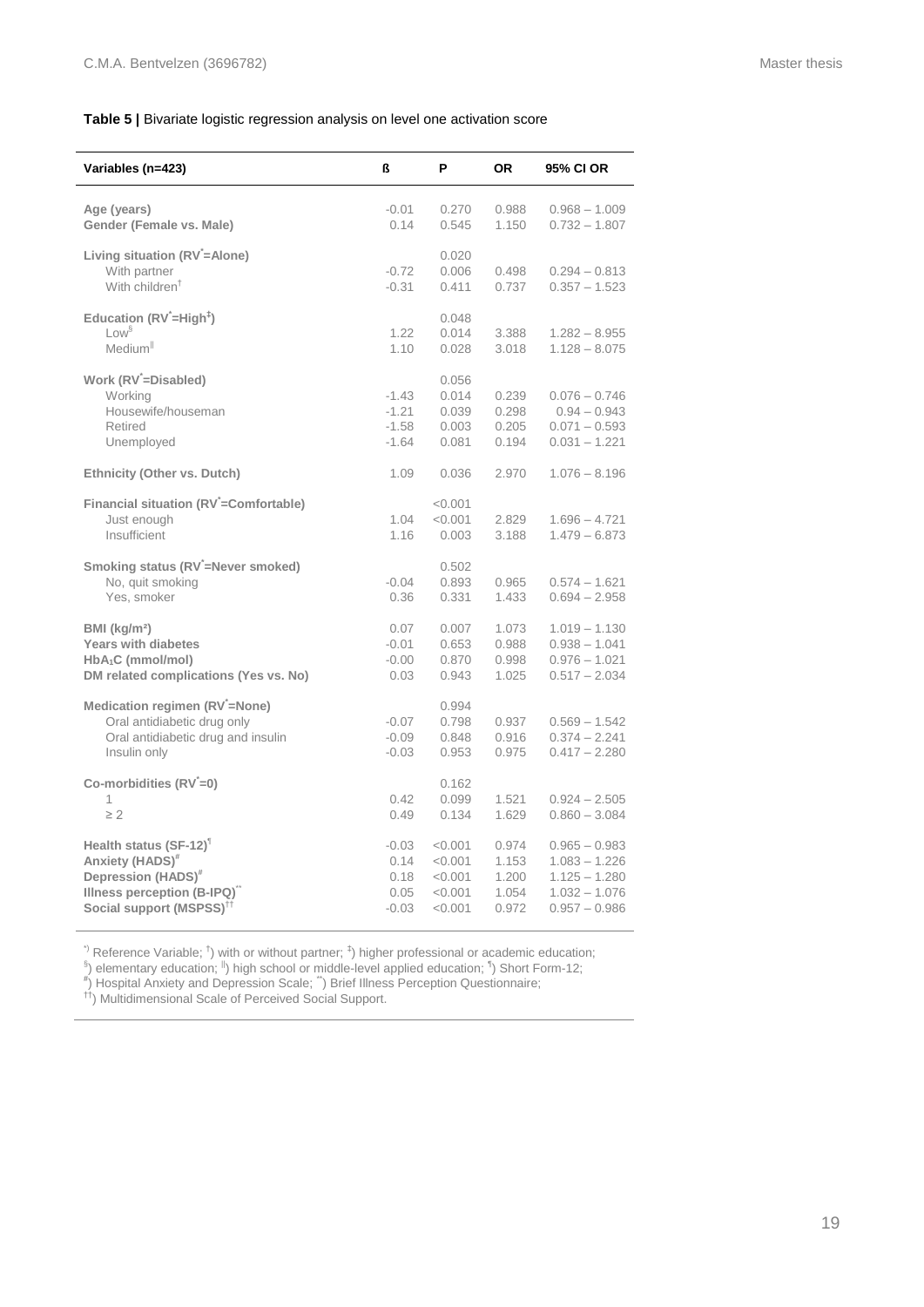#### **Table 6 |** Multiple logistic regression analysis on level one activation score

| <b>Variables</b>                                                                                                       |                                       |                                  | OR                      | 95% CI OR                                             |
|------------------------------------------------------------------------------------------------------------------------|---------------------------------------|----------------------------------|-------------------------|-------------------------------------------------------|
| (intercept)<br>Illness perception (B-IPQ)<br>Health status (SF-12) <sup>†</sup><br>Social support (MSPSS) <sup>‡</sup> | $-0.15$<br>0.04<br>$-0.02$<br>$-0.02$ | 0.841<br>0.004<br>0.003<br>0.022 | 1.035<br>0.984<br>0.981 | $1.011 - 1.060$<br>$0.973 - 0.994$<br>$0.966 - 0.997$ |

<sup>\*</sup>) Brief Illness Perception Questionnaire; <sup>†</sup>) Short Form-12; <sup>‡</sup>) Multidimensional Scale of Perceived Social Support.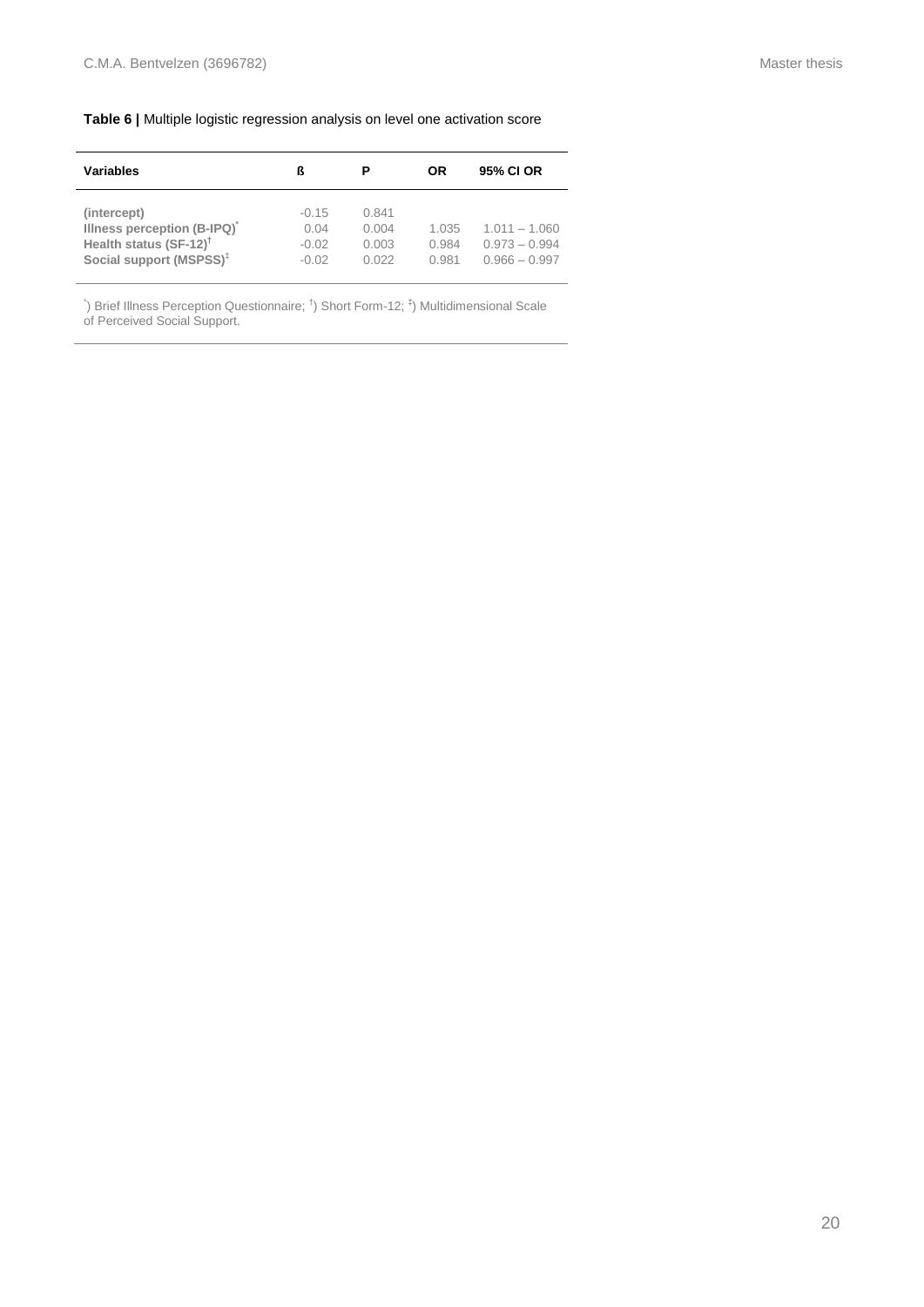## **10. Dutch summary**

**Titel:** Associaties tussen patiëntenkarakteristieken en activatie bij patiënten met diabetes type 2.

**Inleiding:** Patiënten met diabetes type 2 (DM-II) hebben vaardigheden, kennis en motivatie nodig om dagelijks hun ziekte te managen. Sommige patiëntengroepen hebben intensievere zelfmanagementbegeleiding nodig dan anderen. Momenteel is nog weinig bekend over de patiënten- en ziektegerelateerde karakteristieken van deze patiëntengroepen.

**Doel en onderzoeksvragen:** Met als doel het verder vergroten van zelfmanagementbegeleiding op maat, zijn de onderzoeksvragen: Welke patiënten- en ziektegerelateerde karakteristieken zijn geassocieerd met (slechte) zelf-managementcapaciteit bij volwassen patiënten met DM-II? Welke verhogen het risico om een slechte zelf-manager te zijn? Wat is de verdeling van zelfmanagementlevels bij patiënten met DM-II?

**Methode:** De studie had een kwantitatief, observationeel, explorerend, cross-sectioneel design, met patiënten met DM-II uit twee gezondheidscentra, met datacollectie middels vragenlijsten en dossieronderzoek. De afhankelijke variabele was zelfmanagementcapaciteit, gemeten als activatie met de Patiënt Activation Measure. De onafhankelijke variabelen waren zelf-gerapporteerde gezondheidstoestand, depressie, angst, ziekteperceptie, sociale steun, demografische variabelen en ziekte-specifieke variabelen. Data werden geanalyseerd met lineaire en logistische regressie.

**Resultaten:** Van de 444 participanten had 22,9% activatielevel één (laagste), 25,3% level twee, 38,5% level drie en 13,2% level vier. De belangrijkste verklarende variabelen na multivariate lineaire regressie waren depressie, sociale steun en ziekteperceptie, samen 14,1% van de variantie in activatie verklarend. Multipele logistische regressie liet zien dat een lage zelfgerapporteerde gezondheidstoestand, negatieve ziekteperceptie en weinig sociale steun het risico op slechte activatie vergroten.

**Conclusie:** Veel diabetici hebben nog begeleiding nodig om hun ziekte te managen. Daarnaast blijkt (slechte) activatie vooral geassocieerd te zijn met sociale steun, ziekteperceptie, depressie en zelfgerapporteerde gezondheidstoestand. Echter, variantie in activatie blijft voor het grootste gedeelte onduidelijk en het is nog steeds een uitdaging om patiënten te identificeren die meer zelfmanagementbegeleiding nodig hebben.

**Aanbevelingen:** Sociale steun, ziekteperceptie, depressie en zelf-gerapporteerde gezondheidstoestand verdienen aandacht in zorg voor diabetici. Longitudinaal onderzoek is nodig in verband met de beperkingen van het cross-sectionele design van deze studie.

**Trefwoorden:** Zelfmanagement, Activatie, Diabetes type 2, Cross-sectioneel